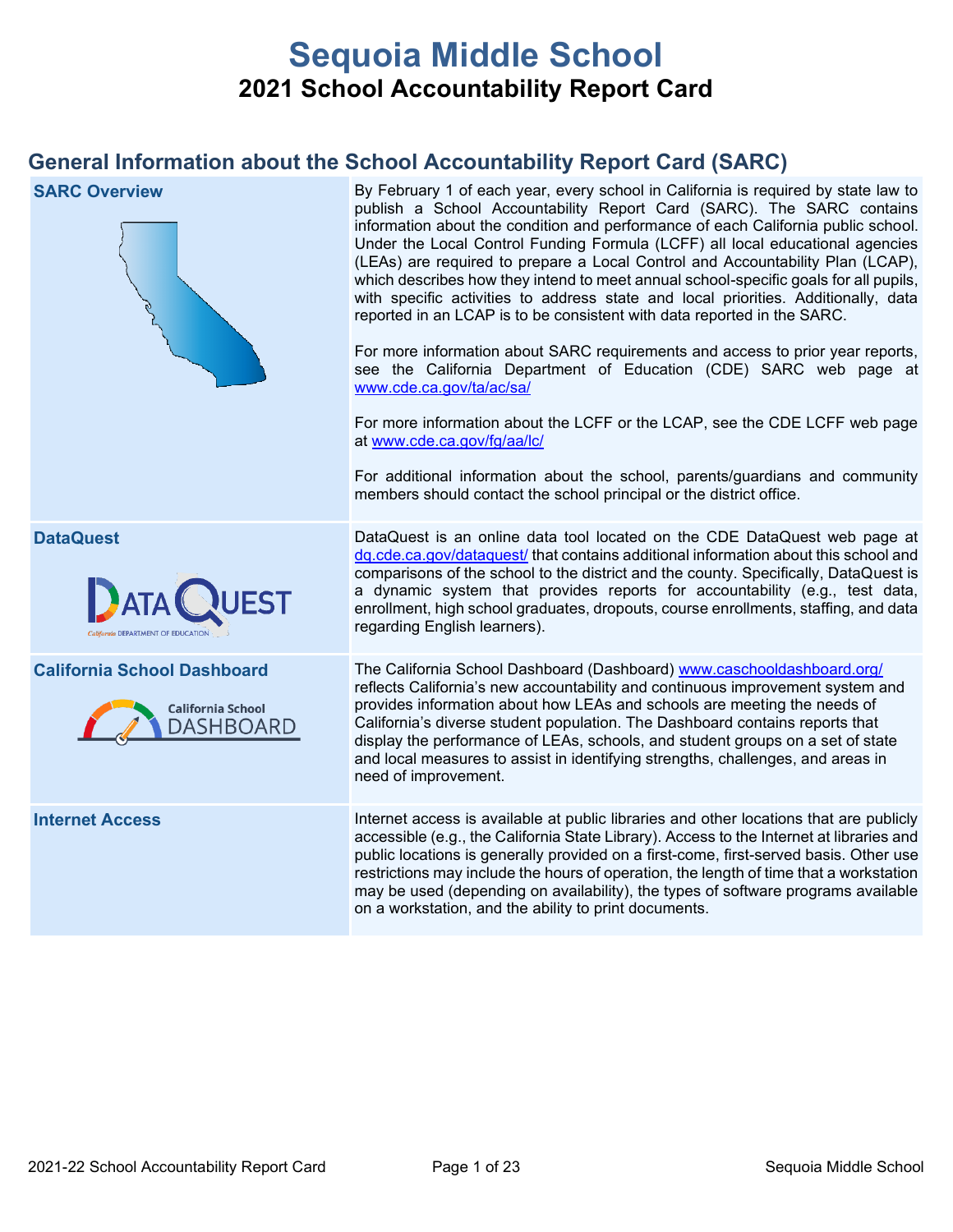## **2021-22 School Contact Information**

| <b>School Name</b>                       | Sequoia Middle School |
|------------------------------------------|-----------------------|
| <b>Street</b>                            | 900 Belle Terrace     |
| City, State, Zip                         | Bakersfield, CA 93304 |
| <b>Phone Number</b>                      | 661-631-5940          |
| <b>Principal</b>                         | Sara Williams         |
| <b>Email Address</b>                     | williamss@bcsd.com    |
| <b>School Website</b>                    | www.bcsd.com/sequoia  |
| <b>County-District-School (CDS) Code</b> | 15-63321-6008957      |

| 2021-22 District Contact Information |                                         |  |  |  |
|--------------------------------------|-----------------------------------------|--|--|--|
| <b>District Name</b>                 | <b>Bakersfield City School District</b> |  |  |  |
| <b>Phone Number</b>                  | 661-631-4600                            |  |  |  |
| Superintendent                       | Mark Luque                              |  |  |  |
| <b>Email Address</b>                 | supt@bcsd.com                           |  |  |  |
| <b>District Website Address</b>      | www.bcsd.com                            |  |  |  |

#### **2021-22 School Overview**

The School Accountability Report Card was established by Proposition 98, an initiative passed by California voters. As you read the Record Card, you will gain a better understanding of Sequoia as a school with a record for improvements; a faculty that is professionally skilled and personally committed to meeting the learning needs of students; A student body which is enthusiastic and motivated to perform well.

Sequoia Middle School is located in south/central Bakersfield.

We believe

- All students can learn. Student learning is the highest priority for our school.
- Students learn in different ways and at different rates. They are provided with a variety of instructional approaches to support individual learning styles.
- Each student is a valued individual. Each has unique physical, social, emotional, and intellectual needs.
- Assessment of student learning provides students with a variety of opportunities to demonstrate their learning achievement.
- A safe, comfortable environment promotes student learning.
- All students benefit from cultural diversity through the understanding of different peoples and cultures.
- Teachers, administrators, parents and the community share in the responsibility for advancing Sequoia Middle School's mission.

It is our goal to take any child from where he or she is to reach his or her maximum academic potential. Sequoia creates a sense of security where positive relationships are developed.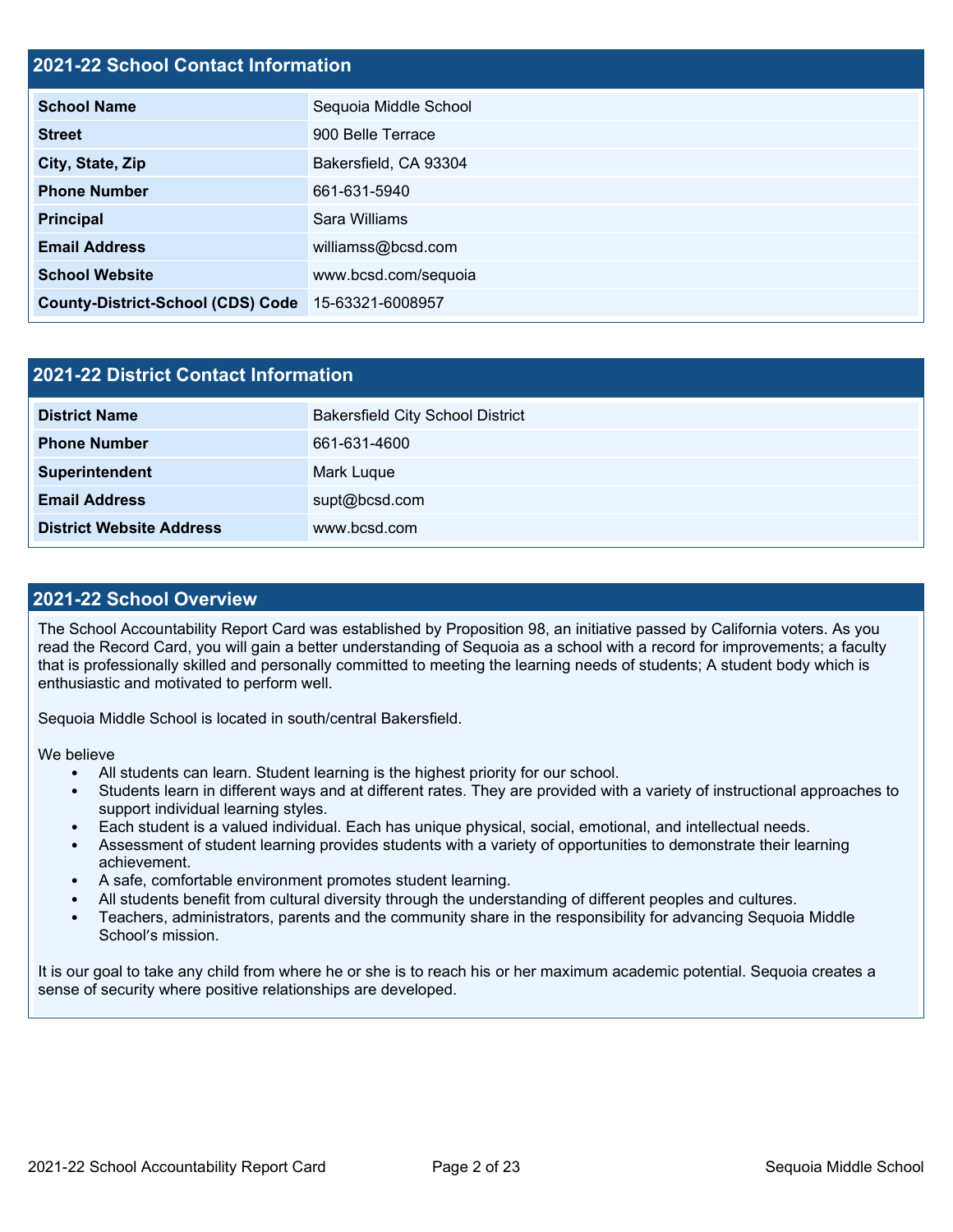## **About this School**

| <b>Number of Students</b><br><b>Grade Level</b> |  |
|-------------------------------------------------|--|
| Grade 7<br>393                                  |  |
| Grade 8<br>392                                  |  |
| <b>Total Enrollment</b><br>785                  |  |

## **2020-21 Student Enrollment by Student Group**

| <b>Student Group</b>                   | <b>Percent of Total Enrollment</b> |
|----------------------------------------|------------------------------------|
| <b>Female</b>                          | 50.3                               |
| <b>Male</b>                            | 49.7                               |
| <b>Asian</b>                           | 0.3                                |
| <b>Black or African American</b>       | 8                                  |
| <b>Hispanic or Latino</b>              | 86.5                               |
| Native Hawaiian or Pacific Islander    | 0.1                                |
| <b>Two or More Races</b>               | 1.7                                |
| <b>White</b>                           | 3.4                                |
| <b>English Learners</b>                | 26.8                               |
| <b>Foster Youth</b>                    | 0.8                                |
| <b>Homeless</b>                        | 2.2                                |
| <b>Socioeconomically Disadvantaged</b> | 98                                 |
| <b>Students with Disabilities</b>      | 11.3                               |

## **A. Conditions of Learning State Priority: Basic**

The SARC provides the following information relevant to the State priority: Basic (Priority 1):

- Degree to which teachers are appropriately assigned and fully credentialed in the subject area and for the pupils they are teaching;
- Pupils have access to standards-aligned instructional materials; and
- School facilities are maintained in good repair

Note: For more information refer to the Updated Teacher Equity Definitions web page at<https://www.cde.ca.gov/pd/ee/teacherequitydefinitions.asp>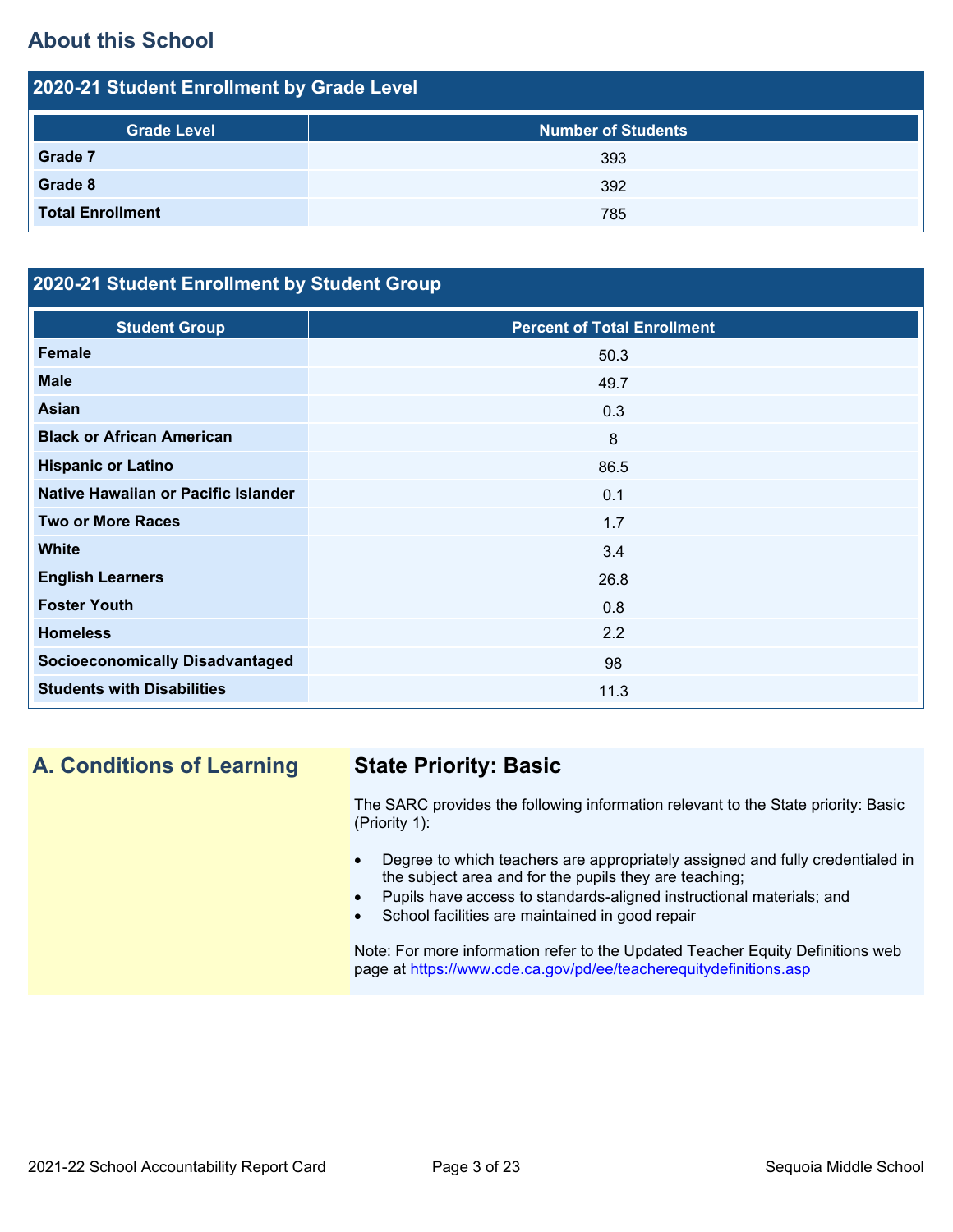| 2019-20 Teacher Preparation and Placement                                                       |         |  |  |
|-------------------------------------------------------------------------------------------------|---------|--|--|
| <b>Authorization/Assignment</b>                                                                 | 2019-20 |  |  |
| Fully (Preliminary or Clear) Credentialed for Subject and Student Placement (properly assigned) |         |  |  |
| <b>Intern Credential Holders Properly Assigned</b>                                              |         |  |  |
| Teachers Without Credentials and Misassignments ("ineffective" under ESSA)                      |         |  |  |
| Credentialed Teachers Assigned Out-of-Field ("out-of-field" under ESSA)                         |         |  |  |
| Unknown                                                                                         |         |  |  |
| <b>Total Teaching Positions</b>                                                                 |         |  |  |

Note: The data in this table is based on Full Time Equivalent (FTE) status. One FTE equals one staff member working full time; one FTE could also represent two staff members who each work 50 percent of full time. Additionally, an assignment is defined as a position that an educator is assigned to based on setting, subject, and grade level. An authorization is defined as the services that an educator is authorized to provide to students.

# **2019-20 Teachers Without Credentials and Misassignments (considered "ineffective" under ESSA) Authorization/Assignment 2019-20 Permits and Waivers Misassignments Vacant Positions Total Teachers Without Credentials and Misassignments**

| 2019-20 Credentialed Teachers Assigned Out-of-Field (considered "out-of-field" under ESSA) |         |  |  |
|--------------------------------------------------------------------------------------------|---------|--|--|
| <b>Indicator</b>                                                                           | 2019-20 |  |  |
| <b>Credentialed Teachers Authorized on a Permit or Waiver</b>                              |         |  |  |
| <b>Local Assignment Options</b>                                                            |         |  |  |
|                                                                                            |         |  |  |

**Total Out-of-Field Teachers**

| 2019-20 Class Assignments                                                                                                                           |         |  |  |  |
|-----------------------------------------------------------------------------------------------------------------------------------------------------|---------|--|--|--|
| <b>Indicator</b>                                                                                                                                    | 2019-20 |  |  |  |
| <b>Misassignments for English Learners</b><br>(a percentage of all the classes with English learners taught by teachers that are misassigned)       |         |  |  |  |
| No credential, permit or authorization to teach<br>(a percentage of all the classes taught by teachers with no record of an authorization to teach) |         |  |  |  |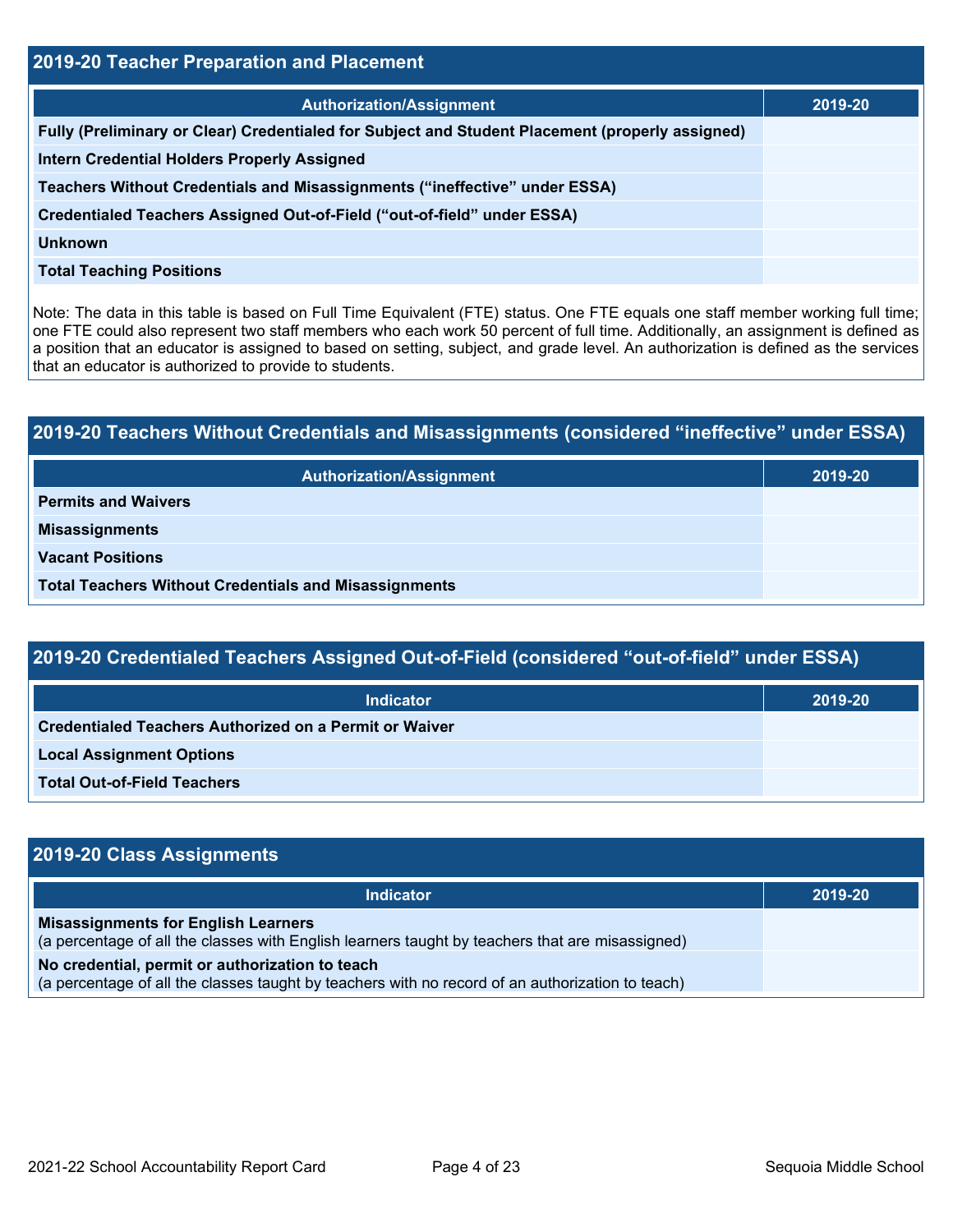## **2021-22 Quality, Currency, Availability of Textbooks and Other Instructional Materials**

Every student is provided with sufficient and standards-aligned textbooks or other instructional materials.

#### **Year and month in which the data were collected** September, 2021

| <b>Subject</b>                    | <b>Textbooks and Other Instructional Materials/year of</b><br><b>Adoption</b>                                                                                                                                                                                                                            | <b>From</b><br><b>Most</b><br><b>Recent</b><br><b>Adoption</b> | <b>Percent</b><br><b>Students</b><br><b>Lacking Own</b><br><b>Assigned</b><br>Copy |
|-----------------------------------|----------------------------------------------------------------------------------------------------------------------------------------------------------------------------------------------------------------------------------------------------------------------------------------------------------|----------------------------------------------------------------|------------------------------------------------------------------------------------|
| <b>Reading/Language Arts</b>      | Grades TK-5: Benchmark Education Company, Benchmark<br>Advance California; Benchmark Adelante California, 2018<br>Grades 6-8: McGraw Hill, Study Sync, 2018<br>Grades TK-5: Benchmark Education Company, Benchmark<br>Advance (How English Works) (ELD), 2018<br>Grades 6-8: HMH, English 3D (ELD), 2017 | Yes                                                            | 0%                                                                                 |
| <b>Mathematics</b>                | Grades K-5: McGraw Hill, McGraw Hill My Math, 2013<br>Grades 6-8: McGraw Hill, McGraw Hill California Math,<br>Courses 1-3, 2013<br>Grade 7: McGraw Hill, Glencoe Math Accelerated, 2013<br>Grade 8: McGraw Hill, Glencoe Algebra 1, 2013                                                                | Yes                                                            | $0\%$                                                                              |
| <b>Science</b>                    | Grades K-5: Houghton Mifflin, Houghton Mifflin California<br>Science, 2007<br>Grades 6-8: Holt, Rinehart & Winston, Holt California<br>Science: Earth, Life and Physical Science, 2007                                                                                                                   | Yes                                                            | 0%                                                                                 |
| <b>History-Social Science</b>     | Grades K-5: Harcourt School Publishers, Reflections, 2007<br>Grade 6: Pearson Education, myWorld Ancient Civilizations,<br>2019<br>Grade 7: Pearson Education, myWorld Medieval And Modern<br><b>Times, 2019</b><br>Grade 8: Pearson Education, myWorld Growth and Conflict,<br>2019                     | Yes                                                            | 0%                                                                                 |
| <b>Visual and Performing Arts</b> | Grades TK-6 (Elementary): The California Arts Project, BCSD<br>Course of Study TK-5 (Online), 2019<br>Grades 6-8 (Jr Hi/Middle School): Pearson Scott Foresman,<br>Pearson/Scott Foresman, Art, 2007<br>Grades 6-8: Silver Burdett, Silver Burdett Making Music, 2007                                    | Yes                                                            | 0%                                                                                 |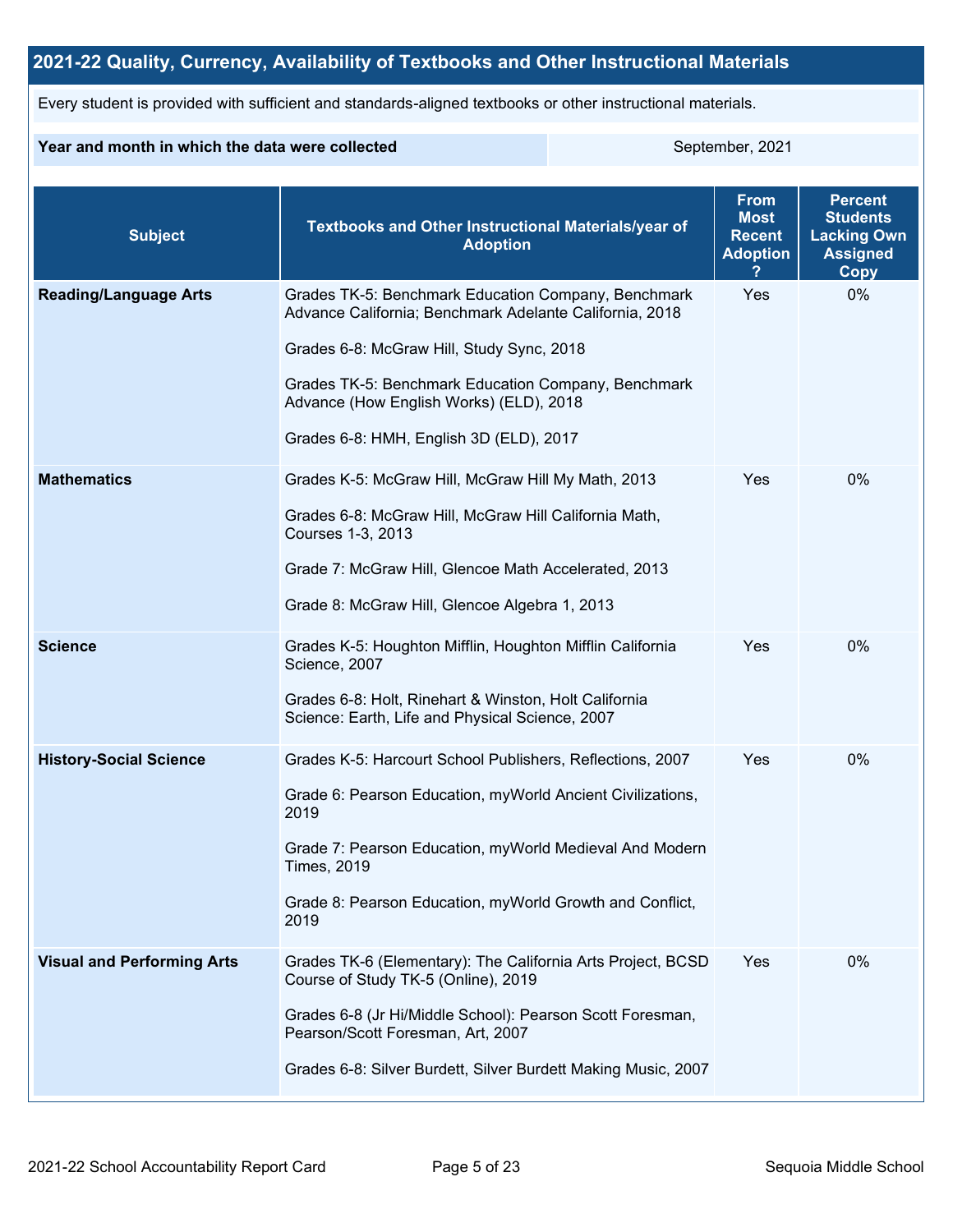#### **School Facility Conditions and Planned Improvements**

Sequoia School was built in 1952 and modernized in 1996. It sits on 9.8 acres of which 4.06 acres is playground. This school has 47 classrooms, a cafeteria, auditorium, learning center, weight room, music room and library. The campus also has a staff lounge.

The custodial staff adheres to a weekly cleaning schedule that includes classrooms, restrooms, cafeteria and kitchen areas.

The District's Mobile Maintenance Team visits the school site at least twice a year. Maintenance emergencies are addressed immediately. District personnel maintain the grounds at least once every two weeks.

This site also is maintained to ensure a clean, safe, and functional facility as determined pursuant to a Facility Inspection Tool developed by the State of California Office of Public School Construction.

#### **Year and month of the most recent FIT report** 11/9/2021 11/9/2021

| <b>System Inspected</b>                                                       | Rate<br>Good $ $ | Rate<br>Fair | Rate<br>Poor | <b>Repair Needed and Action Taken or Planned</b> |
|-------------------------------------------------------------------------------|------------------|--------------|--------------|--------------------------------------------------|
| <b>Systems:</b><br>Gas Leaks, Mechanical/HVAC, Sewer                          | X                |              |              |                                                  |
| Interior:<br><b>Interior Surfaces</b>                                         | $\sf X$          |              |              |                                                  |
| <b>Cleanliness:</b><br>Overall Cleanliness, Pest/Vermin Infestation           | $\sf X$          |              |              |                                                  |
| <b>Electrical</b>                                                             | X                |              |              |                                                  |
| <b>Restrooms/Fountains:</b><br>Restrooms, Sinks/ Fountains                    | X                |              |              |                                                  |
| Safety:<br>Fire Safety, Hazardous Materials                                   | $\sf X$          |              |              |                                                  |
| Structural:<br>Structural Damage, Roofs                                       | X                |              |              |                                                  |
| <b>External:</b><br>Playground/School Grounds, Windows/<br>Doors/Gates/Fences | X                |              |              |                                                  |

| <b>Overall Facility Rate</b> |      |      |             |
|------------------------------|------|------|-------------|
| <b>Exemplary</b>             | Good | Fair | <b>Poor</b> |
|                              |      |      |             |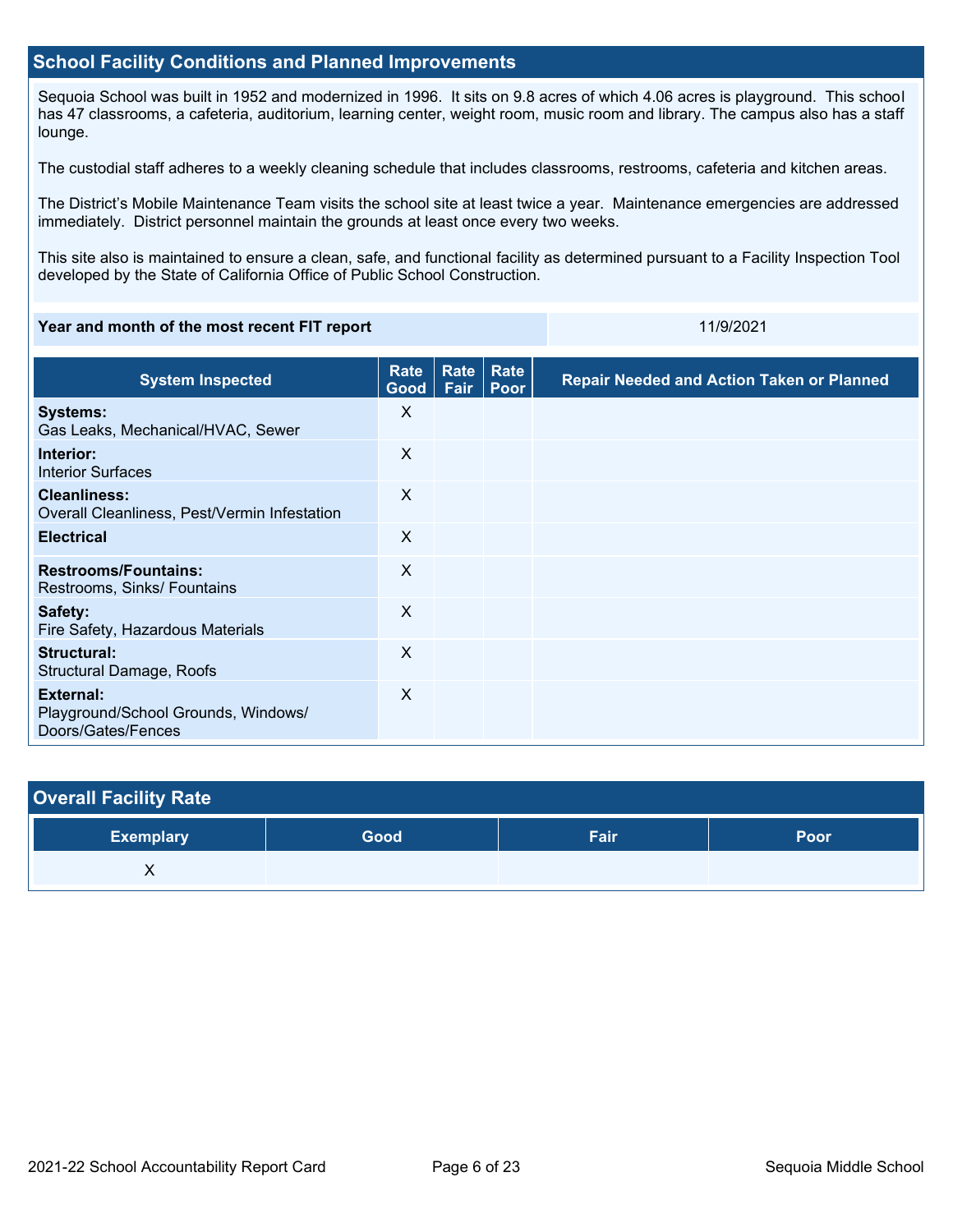## **B. Pupil Outcomes State Priority: Pupil Achievement**

The SARC provides the following information relevant to the State priority: Pupil Achievement (Priority 4):

#### **Statewide Assessments**

(i.e., California Assessment of Student Performance and Progress [CAASPP] System includes the Smarter Balanced Summative Assessments for students in the general education population and the California Alternate Assessments [CAAs] for English language arts/literacy [ELA] and mathematics given in grades three through eight and grade eleven. Only eligible students may participate in the administration of the CAAs. CAAs items are aligned with alternate achievement standards, which are linked with the Common Core State Standards [CCSS] for students with the most significant cognitive disabilities).

The CAASPP System encompasses the following assessments and student participation requirements:

- 1. **Smarter Balanced Summative Assessments and CAAs for ELA** in grades three through eight and grade eleven.
- 2. **Smarter Balanced Summative Assessments and CAAs for mathematics** in grades three through eight and grade eleven.
- 3. **California Science Test (CAST) and CAAs for Science** in grades five, eight, and once in high school (i.e., grade ten, eleven, or twelve).

#### **SARC Reporting in the 2020-2021 School Year Only**

Where the most viable option, LEAs were required to administer the statewide summative assessment in ELA and mathematics. Where a statewide summative assessment was not the most viable option for the LEA (or for one or more gradelevel[s] within the LEA) due to the pandemic, LEAs were allowed to report results from a different assessment that met the criteria established by the State Board of Education (SBE) on March 16, 2021. The assessments were required to be:

- Aligned with CA CCSS for ELA and mathematics;
- Available to students in grades 3 through 8, and grade 11; and
- Uniformly administered across a grade, grade span, school, or district to all eligible students.

#### **Options**

Note that the CAAs could only be administered in-person following health and safety requirements. If it was not viable for the LEA to administer the CAAs in person with health and safety guidelines in place, the LEA was directed to not administer the tests. There were no other assessment options available for the CAAs. Schools administered the Smarter Balanced Summative Assessments for ELA and mathematics, other assessments that meet the SBE criteria, or a combination of both, and they could only choose one of the following:

- Smarter Balanced ELA and mathematics summative assessments;
- Other assessments meeting the SBE criteria; or
- Combination of Smarter Balanced ELA and mathematics summative assessments and other assessments.

The percentage of students who have successfully completed courses that satisfy the requirements for entrance to the University of California and the California State University, or career technical education sequences or programs of study.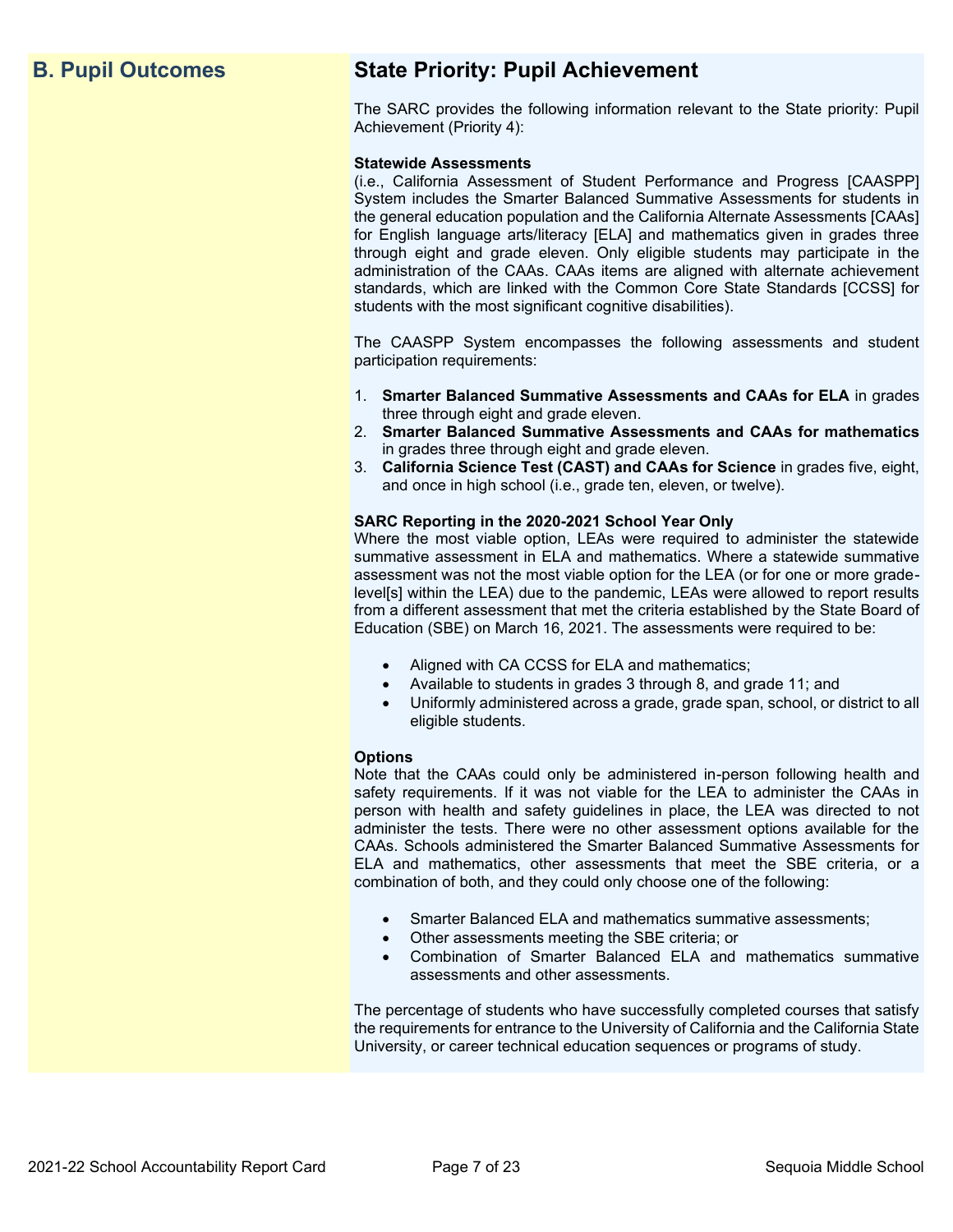### **Percentage of Students Meeting or Exceeding the State Standard on CAASPP**

This table displays CAASPP test results in ELA and mathematics for all students grades three through eight and grade eleven taking and completing a state-administered assessment.

The 2019-2020 data cells with N/A values indicate that the 2019-2020 data are not available due to the COVID-19 pandemic and resulting summative test suspension. The Executive Order N-30-20 was issued which waived the assessment, accountability, and reporting requirements for the 2019-2020 school year.

The 2020-2021 data cells have N/A values because these data are not comparable to other year data due to the COVID-19 pandemic during the 2020-2021 school year. Where the CAASPP assessments in ELA and/or mathematics is not the most viable option, the LEAs were allowed to administer local assessments. Therefore, the 2020-2021 data between school years for the school, district, state are not an accurate comparison. As such, it is inappropriate to compare results of the 2020-2021 school year to other school years.

| Subject                                                              | <b>School</b><br>2019-20 | <b>School</b><br>2020-21 | <b>District</b><br>2019-20 | <b>District</b><br>2020-21 | <b>State</b><br>2019-20 | <b>State</b><br>2020-21 |
|----------------------------------------------------------------------|--------------------------|--------------------------|----------------------------|----------------------------|-------------------------|-------------------------|
| <b>English Language Arts/Literacy</b><br>$\left($ grades 3-8 and 11) | N/A                      | N/A                      | N/A                        | N/A                        | N/A                     | N/A                     |
| <b>Mathematics</b><br>$(grades 3-8 and 11)$                          | N/A                      | N/A                      | N/A                        | N/A                        | N/A                     | N/A                     |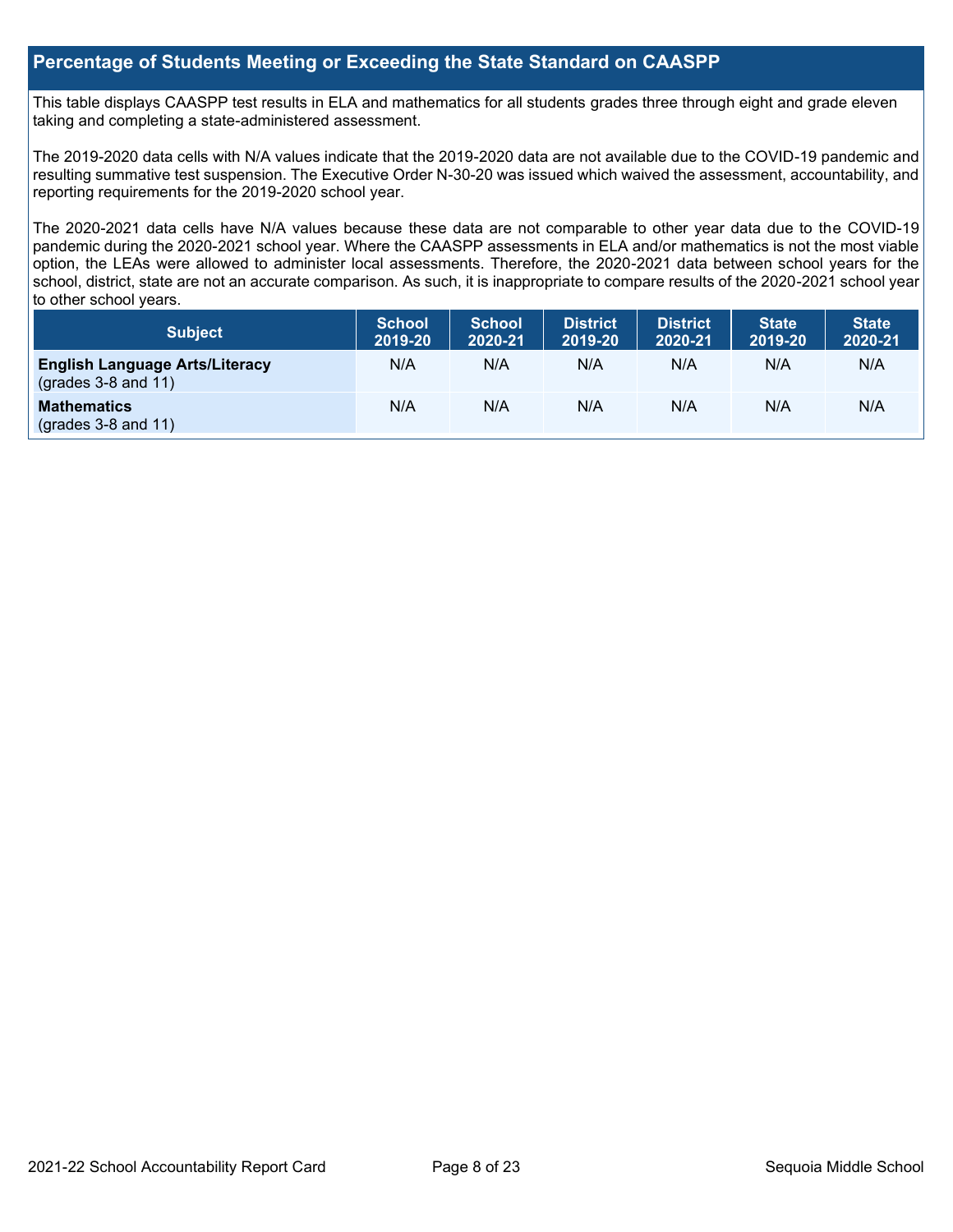## **2020-21 CAASPP Test Results in ELA by Student Group**

This table displays CAASPP test results in ELA by student group for students grades three through eight and grade eleven taking and completing a state-administered assessment. The CDE will populate this table for schools in cases where the school administered the CAASPP assessment. In cases where the school administered a local assessment instead of CAASPP, the CDE will populate this table with "NT" values, meaning this school did not test students using the CAASPP. See the local assessment(s) table for more information.

| 800<br><b>NT</b><br><b>NT</b><br><b>NT</b><br><b>NT</b><br><b>All Students</b><br>403<br><b>NT</b><br><b>NT</b><br><b>NT</b><br><b>NT</b><br><b>Female</b><br><b>Male</b><br><b>NT</b><br><b>NT</b><br><b>NT</b><br>397<br><b>NT</b><br>$\mathbf 0$<br>$\mathbf 0$<br>$\mathbf 0$<br>$\mathbf 0$<br>American Indian or Alaska Native<br>$\mathbf 0$<br><b>Asian</b><br><b>NT</b><br><b>NT</b><br><b>NT</b><br><b>NT</b><br>$\overline{\phantom{a}}$ | <b>CAASPP</b><br><b>Percent</b><br>Met or<br><b>Exceeded</b> |
|-----------------------------------------------------------------------------------------------------------------------------------------------------------------------------------------------------------------------------------------------------------------------------------------------------------------------------------------------------------------------------------------------------------------------------------------------------|--------------------------------------------------------------|
|                                                                                                                                                                                                                                                                                                                                                                                                                                                     |                                                              |
|                                                                                                                                                                                                                                                                                                                                                                                                                                                     |                                                              |
|                                                                                                                                                                                                                                                                                                                                                                                                                                                     |                                                              |
|                                                                                                                                                                                                                                                                                                                                                                                                                                                     |                                                              |
|                                                                                                                                                                                                                                                                                                                                                                                                                                                     |                                                              |
| <b>Black or African American</b><br>63<br><b>NT</b><br><b>NT</b><br><b>NT</b><br><b>NT</b>                                                                                                                                                                                                                                                                                                                                                          |                                                              |
| $\mathbf 0$<br>$\Omega$<br>$\mathbf 0$<br>$\mathbf 0$<br>$\Omega$<br><b>Filipino</b>                                                                                                                                                                                                                                                                                                                                                                |                                                              |
| <b>Hispanic or Latino</b><br>697<br><b>NT</b><br><b>NT</b><br><b>NT</b><br><b>NT</b>                                                                                                                                                                                                                                                                                                                                                                |                                                              |
| <b>Native Hawaiian or Pacific Islander</b><br><b>NT</b><br><b>NT</b><br><b>NT</b><br><b>NT</b><br>$\overline{\phantom{a}}$                                                                                                                                                                                                                                                                                                                          |                                                              |
| 11<br><b>NT</b><br><b>Two or More Races</b><br><b>NT</b><br><b>NT</b><br><b>NT</b>                                                                                                                                                                                                                                                                                                                                                                  |                                                              |
| <b>White</b><br>25<br><b>NT</b><br><b>NT</b><br><b>NT</b><br><b>NT</b>                                                                                                                                                                                                                                                                                                                                                                              |                                                              |
| 203<br><b>NT</b><br><b>NT</b><br><b>NT</b><br><b>NT</b><br><b>English Learners</b>                                                                                                                                                                                                                                                                                                                                                                  |                                                              |
| <b>Foster Youth</b><br><b>NT</b><br><b>NT</b><br><b>NT</b><br><b>NT</b><br>--                                                                                                                                                                                                                                                                                                                                                                       |                                                              |
| <b>Homeless</b><br>50<br><b>NT</b><br><b>NT</b><br><b>NT</b><br><b>NT</b>                                                                                                                                                                                                                                                                                                                                                                           |                                                              |
| $\mathbf 0$<br>$\mathbf 0$<br>$\mathbf 0$<br>$\mathbf 0$<br>0<br><b>Military</b>                                                                                                                                                                                                                                                                                                                                                                    |                                                              |
| <b>Socioeconomically Disadvantaged</b><br>782<br><b>NT</b><br><b>NT</b><br><b>NT</b><br><b>NT</b>                                                                                                                                                                                                                                                                                                                                                   |                                                              |
| <b>Students Receiving Migrant Education Services</b><br>31<br><b>NT</b><br><b>NT</b><br><b>NT</b><br><b>NT</b>                                                                                                                                                                                                                                                                                                                                      |                                                              |
| <b>Students with Disabilities</b><br>98<br><b>NT</b><br><b>NT</b><br><b>NT</b><br><b>NT</b>                                                                                                                                                                                                                                                                                                                                                         |                                                              |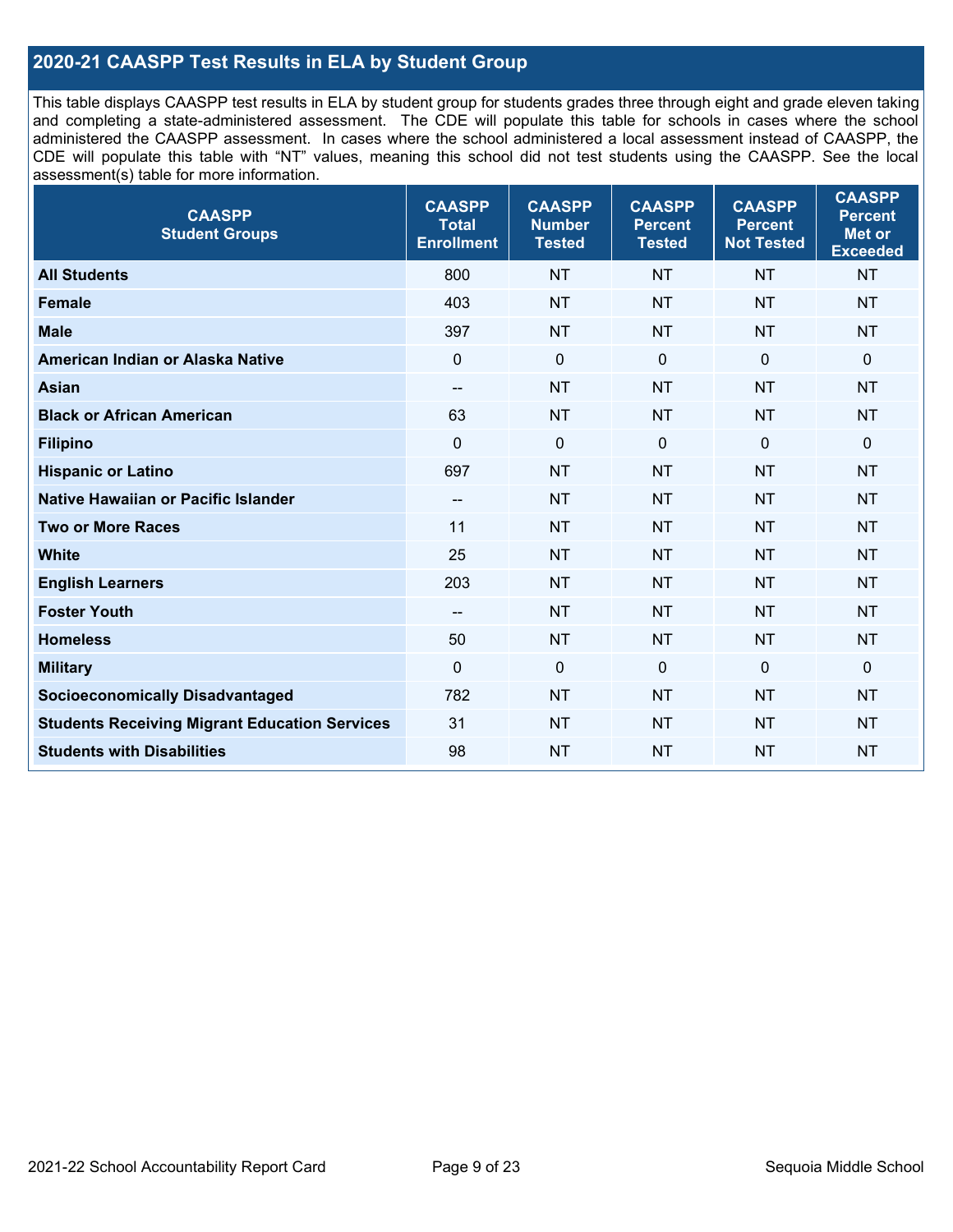## **2020-21 CAASPP Test Results in Math by Student Group**

This table displays CAASPP test results in Math by student group for students grades three through eight and grade eleven taking and completing a state-administered assessment. The CDE will populate this table for schools in cases where the school administered the CAASPP assessment. In cases where the school administered a local assessment instead of CAASPP, the CDE will populate this table with "NT" values, meaning this school did not test students using the CAASPP. See the local assessment(s) table for more information.

| <b>CAASPP</b><br><b>Student Groups</b>               | <b>CAASPP</b><br><b>Total</b><br><b>Enrollment</b> | <b>CAASPP</b><br><b>Number</b><br><b>Tested</b> | <b>CAASPP</b><br><b>Percent</b><br><b>Tested</b> | <b>CAASPP</b><br><b>Percent</b><br><b>Not Tested</b> | <b>CAASPP</b><br><b>Percent</b><br>Met or<br><b>Exceeded</b> |
|------------------------------------------------------|----------------------------------------------------|-------------------------------------------------|--------------------------------------------------|------------------------------------------------------|--------------------------------------------------------------|
| <b>All Students</b>                                  | 800                                                | <b>NT</b>                                       | <b>NT</b>                                        | <b>NT</b>                                            | <b>NT</b>                                                    |
| <b>Female</b>                                        | 403                                                | <b>NT</b>                                       | <b>NT</b>                                        | <b>NT</b>                                            | <b>NT</b>                                                    |
| <b>Male</b>                                          | 397                                                | <b>NT</b>                                       | <b>NT</b>                                        | <b>NT</b>                                            | <b>NT</b>                                                    |
| American Indian or Alaska Native                     | $\mathbf 0$                                        | $\mathbf 0$                                     | $\mathbf 0$                                      | $\overline{0}$                                       | $\mathbf 0$                                                  |
| <b>Asian</b>                                         | $- -$                                              | <b>NT</b>                                       | <b>NT</b>                                        | <b>NT</b>                                            | <b>NT</b>                                                    |
| <b>Black or African American</b>                     | 63                                                 | <b>NT</b>                                       | <b>NT</b>                                        | <b>NT</b>                                            | <b>NT</b>                                                    |
| <b>Filipino</b>                                      | $\mathbf 0$                                        | $\mathbf 0$                                     | $\Omega$                                         | $\mathbf 0$                                          | $\mathbf 0$                                                  |
| <b>Hispanic or Latino</b>                            | 697                                                | <b>NT</b>                                       | <b>NT</b>                                        | <b>NT</b>                                            | <b>NT</b>                                                    |
| Native Hawaiian or Pacific Islander                  | $\overline{\phantom{a}}$                           | <b>NT</b>                                       | <b>NT</b>                                        | <b>NT</b>                                            | <b>NT</b>                                                    |
| <b>Two or More Races</b>                             | 11                                                 | <b>NT</b>                                       | <b>NT</b>                                        | <b>NT</b>                                            | <b>NT</b>                                                    |
| <b>White</b>                                         | 25                                                 | <b>NT</b>                                       | <b>NT</b>                                        | <b>NT</b>                                            | <b>NT</b>                                                    |
| <b>English Learners</b>                              | 203                                                | <b>NT</b>                                       | <b>NT</b>                                        | <b>NT</b>                                            | <b>NT</b>                                                    |
| <b>Foster Youth</b>                                  | $\overline{\phantom{a}}$                           | <b>NT</b>                                       | <b>NT</b>                                        | <b>NT</b>                                            | <b>NT</b>                                                    |
| <b>Homeless</b>                                      | 50                                                 | <b>NT</b>                                       | <b>NT</b>                                        | <b>NT</b>                                            | <b>NT</b>                                                    |
| <b>Military</b>                                      | $\mathbf 0$                                        | $\pmb{0}$                                       | $\mathbf 0$                                      | $\mathbf 0$                                          | $\mathbf 0$                                                  |
| <b>Socioeconomically Disadvantaged</b>               | 782                                                | <b>NT</b>                                       | <b>NT</b>                                        | <b>NT</b>                                            | <b>NT</b>                                                    |
| <b>Students Receiving Migrant Education Services</b> | 31                                                 | <b>NT</b>                                       | <b>NT</b>                                        | <b>NT</b>                                            | NT                                                           |
| <b>Students with Disabilities</b>                    | 98                                                 | <b>NT</b>                                       | <b>NT</b>                                        | <b>NT</b>                                            | <b>NT</b>                                                    |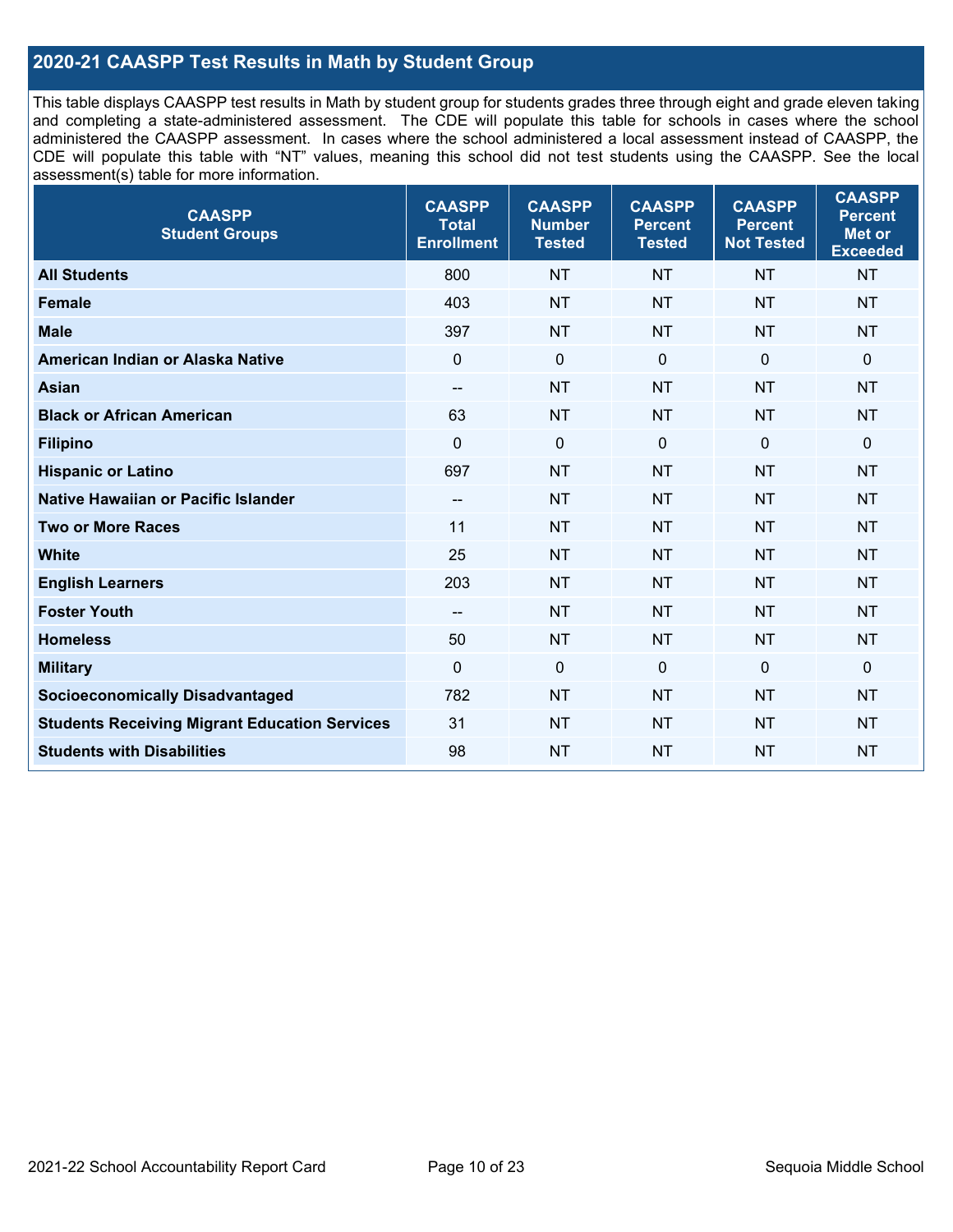## **2020-21 Local Assessment Test Results in ELA by Student Group**

This table displays Local Assessment test results in ELA by student group for students grades three through eight and grade eleven. LEAs/schools will populate this table for schools in cases where the school administered a local assessment. In cases where the school administered the CAASPP assessment, LEAs/schools will populate this table with "N/A" values in all cells, meaning this table is Not Applicable for this school.

| <b>STAR</b><br><b>Student Groups</b>                                                                                            | <b>STAR</b><br><b>Total</b><br><b>Enrollment</b> | <b>STAR</b><br><b>Number</b><br><b>Tested</b> | <b>STAR</b><br><b>Percent</b><br><b>Tested</b> | <b>STAR</b><br><b>Percent</b><br><b>Not Tested</b> | <b>STAR</b><br><b>Percent</b><br><b>At or Above</b><br><b>Grade Level</b> |
|---------------------------------------------------------------------------------------------------------------------------------|--------------------------------------------------|-----------------------------------------------|------------------------------------------------|----------------------------------------------------|---------------------------------------------------------------------------|
| <b>All Students</b>                                                                                                             | 790                                              | 687                                           | 87.00%                                         | 13.00%                                             | 18.50%                                                                    |
| <b>Female</b>                                                                                                                   | 397                                              | 341                                           | 85.90%                                         | 14.10%                                             | 19.10%                                                                    |
| <b>Male</b>                                                                                                                     | 393                                              | 346                                           | 88.00%                                         | 12.00%                                             | 17.90%                                                                    |
| American Indian or Alaska Native                                                                                                | --                                               | $\overline{\phantom{a}}$                      | --                                             |                                                    | --                                                                        |
| <b>Asian</b>                                                                                                                    | $\overline{\phantom{a}}$                         | $\overline{\phantom{a}}$                      |                                                |                                                    |                                                                           |
| <b>Black or African American</b>                                                                                                | 61                                               | 55                                            | 90.20%                                         | 9.80%                                              | 12.70%                                                                    |
| <b>Filipino</b>                                                                                                                 | $\qquad \qquad -$                                | $\overline{\phantom{m}}$                      |                                                | --                                                 | --                                                                        |
| <b>Hispanic or Latino</b>                                                                                                       | 689                                              | 600                                           | 87.10%                                         | 12.90%                                             | 18.80%                                                                    |
| Native Hawaiian or Pacific Islander                                                                                             | $\overline{\phantom{a}}$                         | $\overline{\phantom{m}}$                      |                                                | --                                                 |                                                                           |
| <b>Two or More Races</b>                                                                                                        | 11                                               | 9                                             | 81.80%                                         | 18.20%                                             | 11.10%                                                                    |
| <b>White</b>                                                                                                                    | 25                                               | 19                                            | 76.00%                                         | 31.60%                                             | 31.60%                                                                    |
| <b>English Learners</b>                                                                                                         | 198                                              | 86                                            | 43.40%                                         | 56.60%                                             | 2.30%                                                                     |
| <b>Foster Youth</b>                                                                                                             | --                                               | $\overline{\phantom{a}}$                      |                                                | $\overline{\phantom{a}}$                           | --                                                                        |
| <b>Homeless</b>                                                                                                                 | 29                                               | 11                                            | 37.90%                                         | 62.10%                                             | 9.10%                                                                     |
| <b>Military</b>                                                                                                                 | --                                               | $\overline{\phantom{a}}$                      | --                                             | $\overline{\phantom{a}}$                           | $\overline{\phantom{a}}$                                                  |
| <b>Socioeconomically Disadvantaged</b>                                                                                          | 772                                              | 756                                           | 97.90%                                         | 2.10%                                              | 17.10%                                                                    |
| <b>Students Receiving Migrant Education Services</b>                                                                            | 43                                               | 15                                            | 34.90%                                         | 65.10%                                             | 26.70%                                                                    |
| <b>Students with Disabilities</b><br>*At or above the grade-level standard in the context of the local assessment administered. | 94                                               | 34                                            | 36.20%                                         | 63.80%                                             | 2.90%                                                                     |

## **2020-21 Local Assessment Test Results in Math by Student Group**

This table displays Local Assessment test results in Math by student group for students grades three through eight and grade eleven. LEAs/schools will populate this table for schools in cases where the school administered a local assessment. In cases where the school administered the CAASPP assessment, LEAs/schools will populate this table with "N/A" values in all cells, meaning this table is Not Applicable for this school.

| <b>STAR</b><br><b>Student Groups</b> | <b>STAR</b><br><b>Total</b><br><b>Enrollment</b> | <b>STAR</b><br><b>Number</b><br><b>Tested</b> | <b>STAR</b><br><b>Percent</b><br><b>Tested</b> | <b>STAR</b><br><b>Percent</b><br><b>Not Tested</b> | <b>STAR</b><br><b>Percent</b><br><b>At or Above</b><br><b>Grade Level</b> |
|--------------------------------------|--------------------------------------------------|-----------------------------------------------|------------------------------------------------|----------------------------------------------------|---------------------------------------------------------------------------|
| <b>All Students</b>                  | 790                                              | 737                                           | 93.30%                                         | 6.70%                                              | 13.80%                                                                    |
| <b>Female</b>                        | 397                                              | 372                                           | 93.70%                                         | 6.30%                                              | 14.20%                                                                    |
| <b>Male</b>                          | 393                                              | 365                                           | 92.90%                                         | 7.10%                                              | 13.40%                                                                    |
| American Indian or Alaska Native     | --                                               | $- -$                                         | $- -$                                          | $- -$                                              | $\overline{\phantom{m}}$                                                  |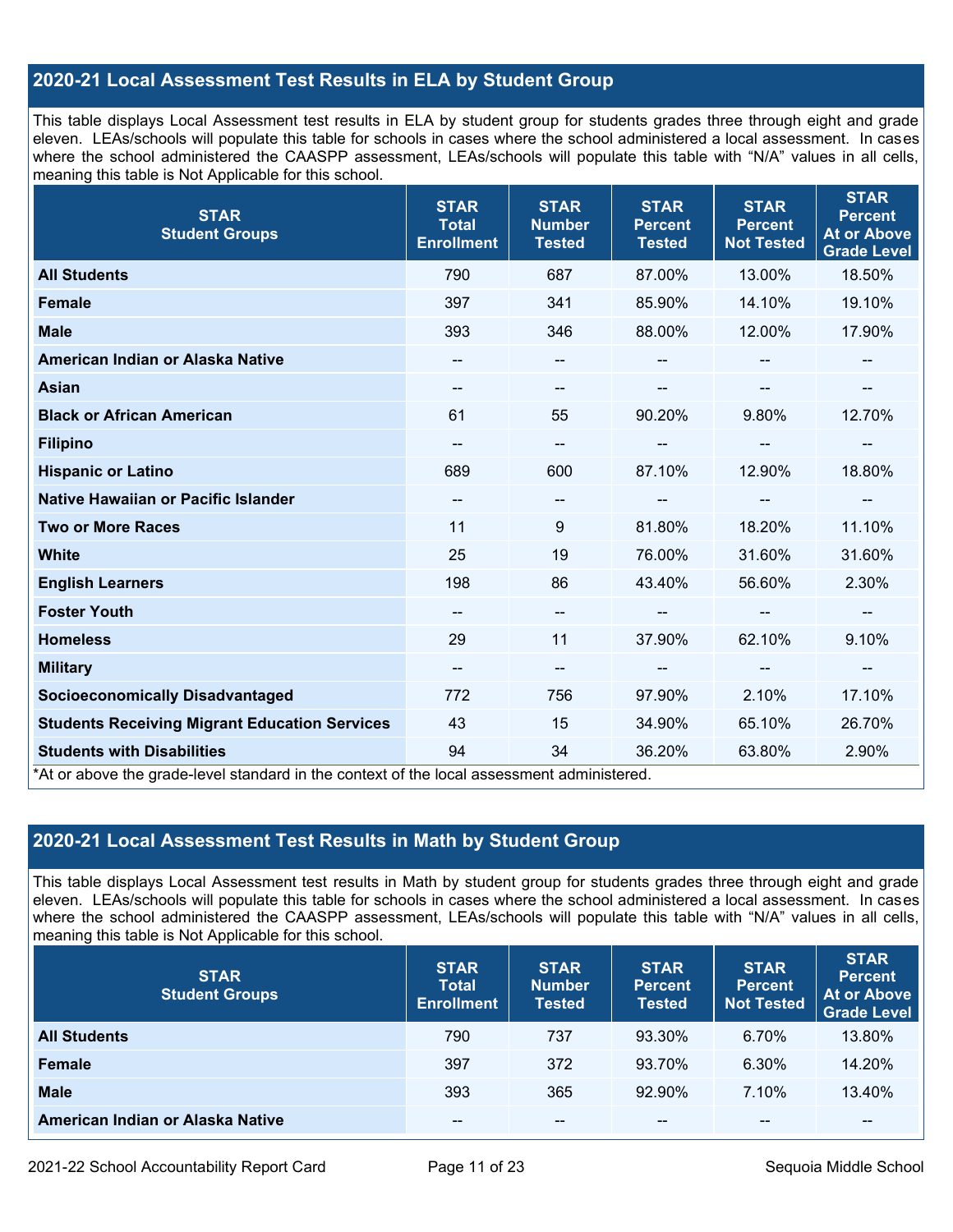| Asian                                                                                      | --  | $\overline{\phantom{m}}$ | --     | --                       | --     |
|--------------------------------------------------------------------------------------------|-----|--------------------------|--------|--------------------------|--------|
| <b>Black or African American</b>                                                           | 61  | 58                       | 95.10% | 4.90%                    | 10.30% |
| <b>Filipino</b>                                                                            | --  | $\overline{\phantom{m}}$ | --     | $\overline{\phantom{m}}$ | --     |
| <b>Hispanic or Latino</b>                                                                  | 689 | 643                      | 93.30% | 6.70%                    | 14.20% |
| <b>Native Hawaiian or Pacific Islander</b>                                                 | --  | $\overline{\phantom{m}}$ | --     | $\sim$                   | --     |
| <b>Two or More Races</b>                                                                   | 11  | 9                        | 81.80% | 18.20%                   | 11.10% |
| <b>White</b>                                                                               | 25  | 23                       | 92.00% | 8.70%                    | 8.70%  |
| <b>English Learners</b>                                                                    | 198 | 95                       | 48.00% | 52.00%                   | 3.20%  |
| <b>Foster Youth</b>                                                                        | --  | $\overline{\phantom{m}}$ |        | --                       | --     |
| <b>Homeless</b>                                                                            | 29  | 10                       | 34.50% | 65.50%                   | 20.00% |
| <b>Military</b>                                                                            | --  | $- -$                    | --     | --                       | --     |
| <b>Socioeconomically Disadvantaged</b>                                                     | 771 | 720                      | 93.40% | 6.60%                    | 12.60% |
| <b>Students Receiving Migrant Education Services</b>                                       | 43  | 15                       | 34.90% | 65.10%                   | 13.30% |
| <b>Students with Disabilities</b>                                                          | 94  | 33                       | 35.10% | 64.90%                   | 0.00%  |
| *At or above the grade-level standard in the context of the local assessment administered. |     |                          |        |                          |        |

## **CAASPP Test Results in Science for All Students**

This table displays the percentage of all students grades five, eight, and High School meeting or exceeding the State Standard.

The 2019-2020 data cells with N/A values indicate that the 2019-2020 data are not available due to the COVID-19 pandemic and resulting summative testing suspension. The Executive Order N-30-20 was issued which waived the assessment, accountability, and reporting requirements for the 2019-2020 school year.

For any 2020-2021 data cells with N/T values indicate that this school did not test students using the CAASPP Science.

| <b>Subject</b>                                           | <b>School</b> | <b>School</b> | <b>District</b> | District | <b>State</b> | <b>State</b> |
|----------------------------------------------------------|---------------|---------------|-----------------|----------|--------------|--------------|
|                                                          | 2019-20       | 2020-21       | 2019-20         | 2020-21  | 2019-20      | 2020-21      |
| <b>Science</b><br>$\left($ (grades 5, 8 and high school) | N/A           | NT            | N/A             | NT       | N/A          | 28.72        |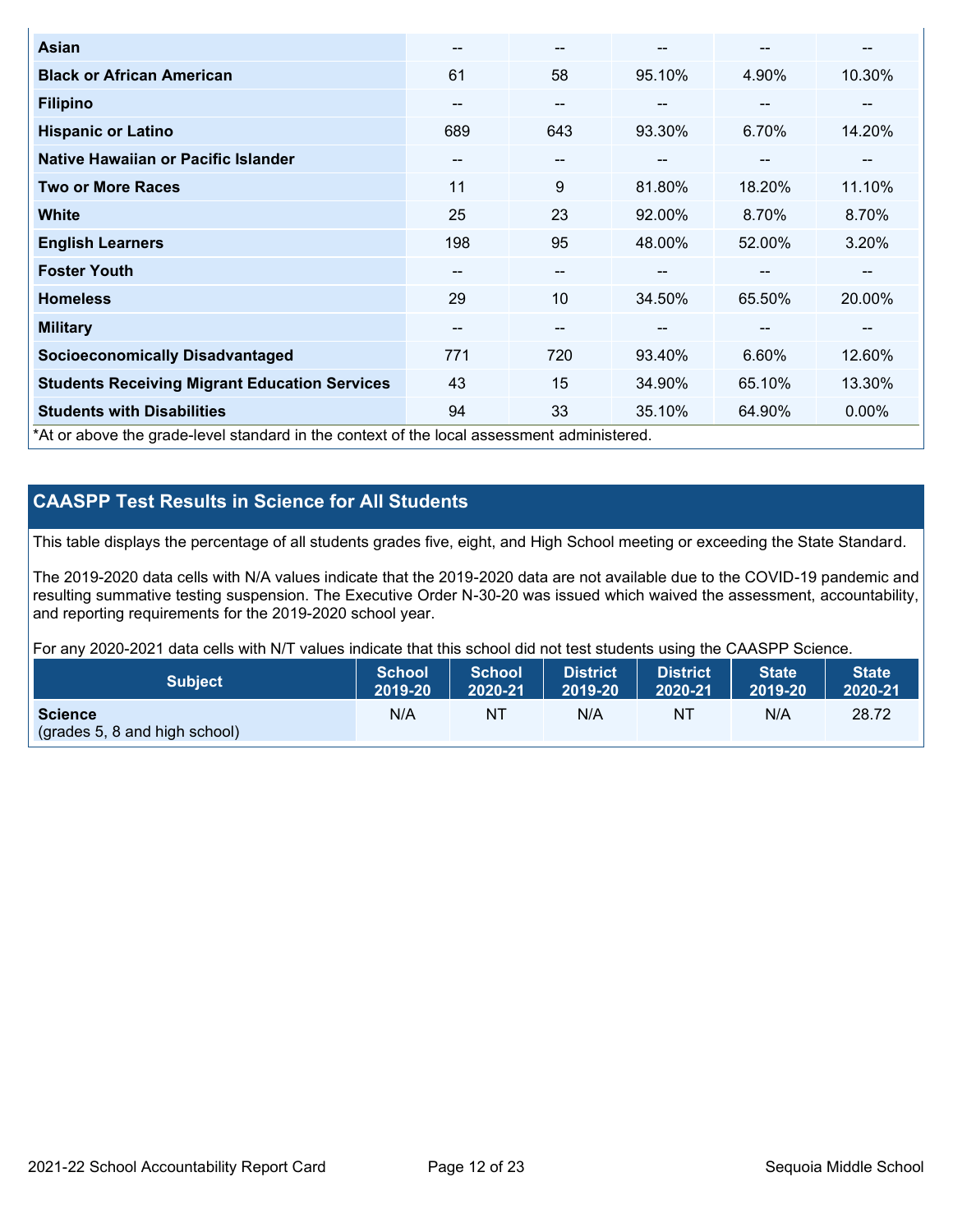## **2020-21 CAASPP Test Results in Science by Student Group**

This table displays CAASPP test results in Science by student group for students grades five, eight, and High School. For any data cells with N/T values indicate that this school did not test students using the CAASPP Science.

| <b>Student Group</b>                                 | <b>Total</b><br><b>Enrollment</b> | <b>Number</b><br><b>Tested</b> | <b>Percent</b><br><b>Tested</b> | <b>Percent</b><br><b>Not Tested</b> | <b>Percent</b><br>Met or<br><b>Exceeded</b> |
|------------------------------------------------------|-----------------------------------|--------------------------------|---------------------------------|-------------------------------------|---------------------------------------------|
| <b>All Students</b>                                  | 404                               | <b>NT</b>                      | <b>NT</b>                       | <b>NT</b>                           | <b>NT</b>                                   |
| <b>Female</b>                                        | 215                               | <b>NT</b>                      | <b>NT</b>                       | <b>NT</b>                           | <b>NT</b>                                   |
| <b>Male</b>                                          | 189                               | <b>NT</b>                      | <b>NT</b>                       | <b>NT</b>                           | <b>NT</b>                                   |
| American Indian or Alaska Native                     | $\mathbf 0$                       | $\mathbf 0$                    | $\mathbf{0}$                    | $\mathbf 0$                         | 0                                           |
| <b>Asian</b>                                         | --                                | <b>NT</b>                      | <b>NT</b>                       | <b>NT</b>                           | <b>NT</b>                                   |
| <b>Black or African American</b>                     | 29                                | <b>NT</b>                      | <b>NT</b>                       | <b>NT</b>                           | <b>NT</b>                                   |
| <b>Filipino</b>                                      | $\mathbf 0$                       | $\boldsymbol{0}$               | $\mathbf 0$                     | $\mathbf 0$                         | 0                                           |
| <b>Hispanic or Latino</b>                            | 353                               | <b>NT</b>                      | <b>NT</b>                       | <b>NT</b>                           | <b>NT</b>                                   |
| Native Hawaiian or Pacific Islander                  | --                                | <b>NT</b>                      | <b>NT</b>                       | <b>NT</b>                           | <b>NT</b>                                   |
| <b>Two or More Races</b>                             | --                                | <b>NT</b>                      | <b>NT</b>                       | <b>NT</b>                           | <b>NT</b>                                   |
| <b>White</b>                                         | 16                                | <b>NT</b>                      | <b>NT</b>                       | <b>NT</b>                           | <b>NT</b>                                   |
| <b>English Learners</b>                              | 91                                | <b>NT</b>                      | <b>NT</b>                       | <b>NT</b>                           | <b>NT</b>                                   |
| <b>Foster Youth</b>                                  | $\qquad \qquad -$                 | <b>NT</b>                      | <b>NT</b>                       | <b>NT</b>                           | <b>NT</b>                                   |
| <b>Homeless</b>                                      | 24                                | <b>NT</b>                      | <b>NT</b>                       | <b>NT</b>                           | <b>NT</b>                                   |
| <b>Military</b>                                      | $\mathbf{0}$                      | $\mathbf 0$                    | $\mathbf 0$                     | $\mathbf 0$                         | 0                                           |
| <b>Socioeconomically Disadvantaged</b>               | 393                               | <b>NT</b>                      | <b>NT</b>                       | <b>NT</b>                           | <b>NT</b>                                   |
| <b>Students Receiving Migrant Education Services</b> | 22                                | <b>NT</b>                      | <b>NT</b>                       | <b>NT</b>                           | <b>NT</b>                                   |
| <b>Students with Disabilities</b>                    | 53                                | <b>NT</b>                      | <b>NT</b>                       | <b>NT</b>                           | <b>NT</b>                                   |

## **B. Pupil Outcomes State Priority: Other Pupil Outcomes**

The SARC provides the following information relevant to the State priority: Other Pupil Outcomes (Priority 8): Pupil outcomes in the subject area of physical education.

## **2020-21 California Physical Fitness Test Results**

Due to the COVID-19 crisis, the Physical Fitness Test was suspended during the 2020-2021 school year and therefore no data are reported and each cell in this table is populated with "N/A."

| <b>Grade Level</b> | Four of Six Fitness Standards | <b>Five of Six Fitness Standards</b> | Percentage of Students Meeting   Percentage of Students Meeting   Percentage of Students Meeting<br><b>Six of Six Fitness Standards</b> |
|--------------------|-------------------------------|--------------------------------------|-----------------------------------------------------------------------------------------------------------------------------------------|
| Grade 5            | N/A                           | N/A                                  | N/A                                                                                                                                     |
| Grade 7            | N/A                           | N/A                                  | N/A                                                                                                                                     |
| Grade 9            | N/A                           | N/A                                  | N/A                                                                                                                                     |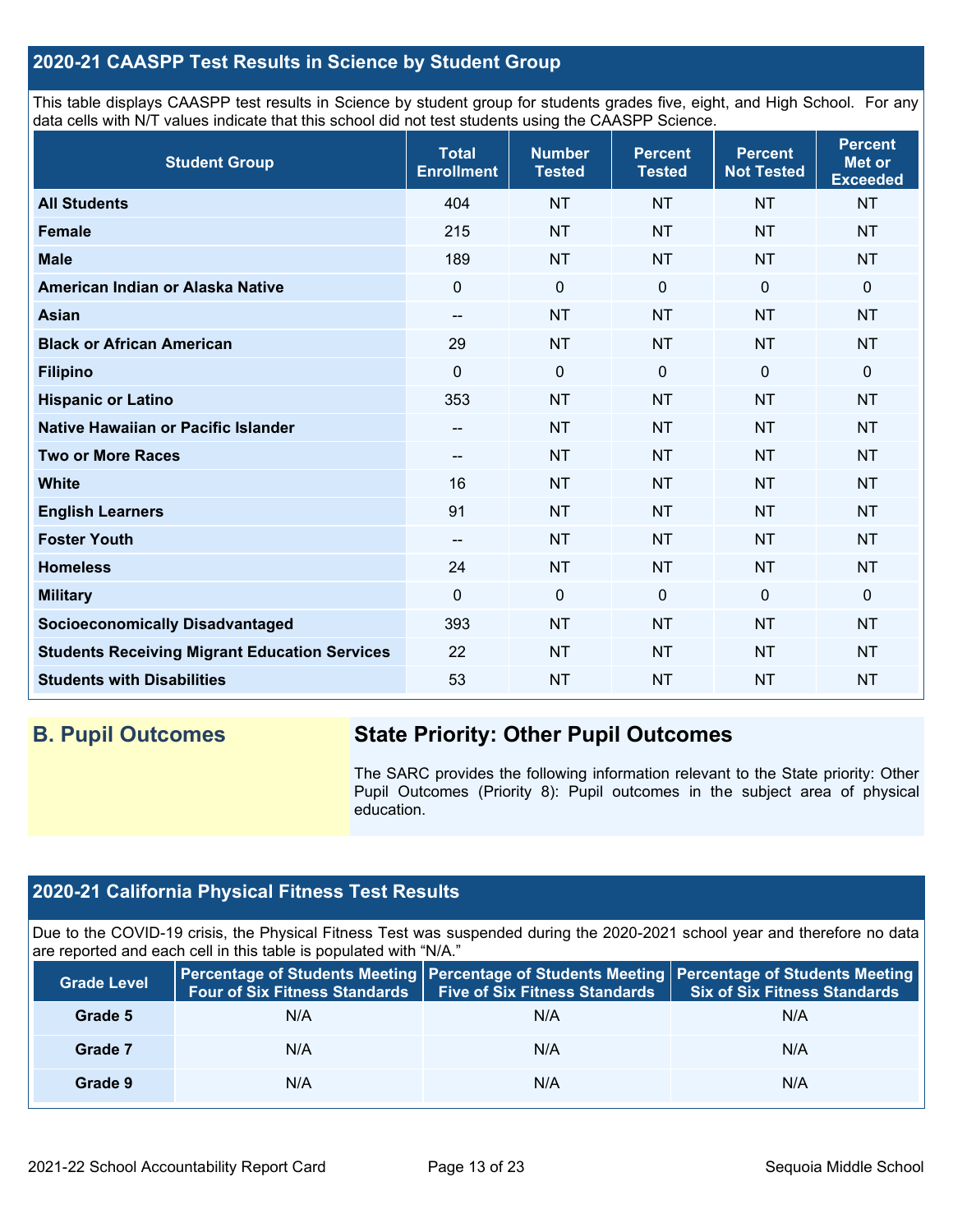## **C. Engagement State Priority: Parental Involvement**

The SARC provides the following information relevant to the State priority: Parental Involvement (Priority 3): Efforts the school district makes to seek parent input in making decisions regarding the school district and at each school site.

## **2021-22 Opportunities for Parental Involvement**

Sequoia Middle School recognizes the fact that parent support and involvement are key to student success. Parents are always welcome at Sequoia. Our School Site Council and English Language Advisory Committees help to manage State and Federal categorical funding. Sequoia also offers evening parent education sessions throughout the school year. For more information regarding specific parent activities, please contact Yvonne Lopez at 661-631-5940.

## **2020-21 Chronic Absenteeism by Student Group**

| <b>Student Group</b>                                 | <b>Cumulative</b><br><b>Enrollment</b> | <b>Chronic</b><br><b>Absenteeism</b><br><b>Eligible Enrollment</b> | <b>Chronic</b><br><b>Absenteeism</b><br><b>Count</b> | <b>Chronic</b><br><b>Absenteeism</b><br><b>Rate</b> |
|------------------------------------------------------|----------------------------------------|--------------------------------------------------------------------|------------------------------------------------------|-----------------------------------------------------|
| <b>All Students</b>                                  | 841                                    | 820                                                                | 80                                                   | 9.8                                                 |
| <b>Female</b>                                        | 422                                    | 412                                                                | 36                                                   | 8.7                                                 |
| <b>Male</b>                                          | 419                                    | 408                                                                | 44                                                   | 10.8                                                |
| American Indian or Alaska Native                     | $\Omega$                               | $\mathbf{0}$                                                       | $\Omega$                                             | 0.0                                                 |
| <b>Asian</b>                                         | $\overline{4}$                         | 3                                                                  | $\Omega$                                             | 0.0                                                 |
| <b>Black or African American</b>                     | 70                                     | 67                                                                 | 14                                                   | 20.9                                                |
| <b>Filipino</b>                                      | $\mathbf 0$                            | $\mathbf{0}$                                                       | $\Omega$                                             | 0.0                                                 |
| <b>Hispanic or Latino</b>                            | 723                                    | 709                                                                | 60                                                   | 8.5                                                 |
| Native Hawaiian or Pacific Islander                  | 1                                      | $\mathbf{1}$                                                       | $\Omega$                                             | 0.0                                                 |
| <b>Two or More Races</b>                             | 14                                     | 13                                                                 | 3                                                    | 23.1                                                |
| <b>White</b>                                         | 29                                     | 27                                                                 | 3                                                    | 11.1                                                |
| <b>English Learners</b>                              | 223                                    | 221                                                                | 21                                                   | 9.5                                                 |
| <b>Foster Youth</b>                                  | 10                                     | 9                                                                  | $\overline{2}$                                       | 22.2                                                |
| <b>Homeless</b>                                      | 28                                     | 27                                                                 | 7                                                    | 25.9                                                |
| <b>Socioeconomically Disadvantaged</b>               | 822                                    | 802                                                                | 79                                                   | 9.9                                                 |
| <b>Students Receiving Migrant Education Services</b> | 32                                     | 31                                                                 | $\mathbf{1}$                                         | 3.2                                                 |
| <b>Students with Disabilities</b>                    | 108                                    | 100                                                                | 18                                                   | 18.0                                                |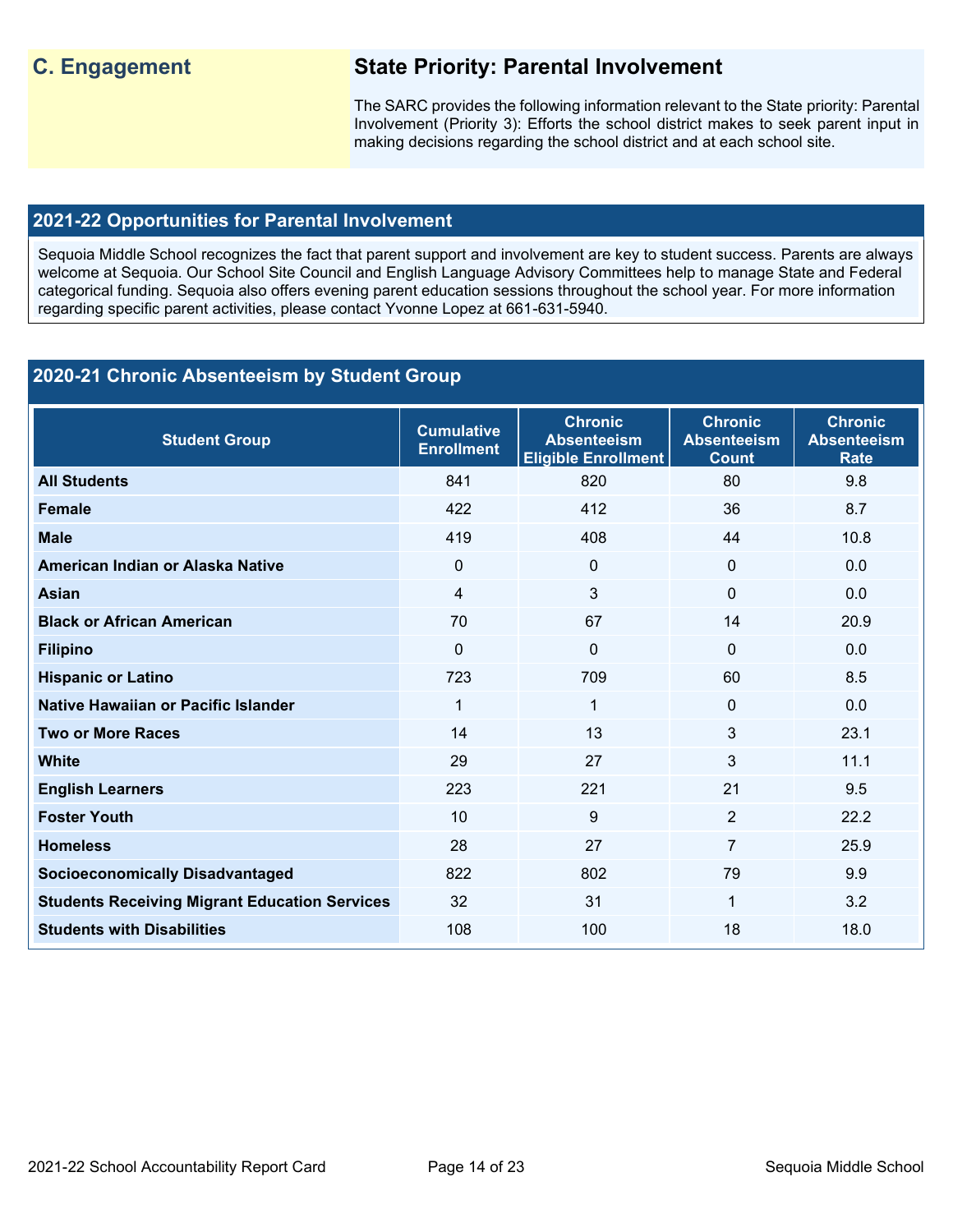## **C. Engagement State Priority: School Climate**

The SARC provides the following information relevant to the State priority: School Climate (Priority 6):

- Pupil suspension rates;
- Pupil expulsion rates; and
- Other local measures on the sense of safety

## **Suspensions and Expulsions**

This table displays suspensions and expulsions data collected between July through June, each full school year respectively. Data collected during the 2020-21 school year may not be comparable to earlier years of this collection due to differences in learning mode instruction in response to the COVID-19 pandemic.

| <b>Subject</b>     | <b>School</b><br>2018-19 | <b>School</b><br>2020-21 | <b>District</b><br>2018-19 | <b>District</b><br>2020-21 | <b>State</b><br>2018-19 | <b>State</b><br>2020-21 |
|--------------------|--------------------------|--------------------------|----------------------------|----------------------------|-------------------------|-------------------------|
| <b>Suspensions</b> | 1.84                     | 0.00                     | 2.08                       | 0.03                       | 3.47                    | 0.20                    |
| <b>Expulsions</b>  | 0.00                     | 0.00                     | 0.06                       | 0.00                       | 0.08                    | 0.00                    |

This table displays suspensions and expulsions data collected between July through February, partial school year due to the COVID-19 pandemic. The 2019-2020 suspensions and expulsions rate data are not comparable to other year data because the 2019-2020 school year is a partial school year due to the COVID-19 crisis. As such, it would be inappropriate to make any comparisons in rates of suspensions and expulsions in the 2019-2020 school year compared to other school years.

| <b>Subject</b>     | School<br>2019-20 | <b>District</b><br>2019-20 | <b>State</b><br>2019-20 |
|--------------------|-------------------|----------------------------|-------------------------|
| <b>Suspensions</b> | 2.41              | 1.43                       | 2.45                    |
| <b>Expulsions</b>  | 0.00              | 0.01                       | 0.05                    |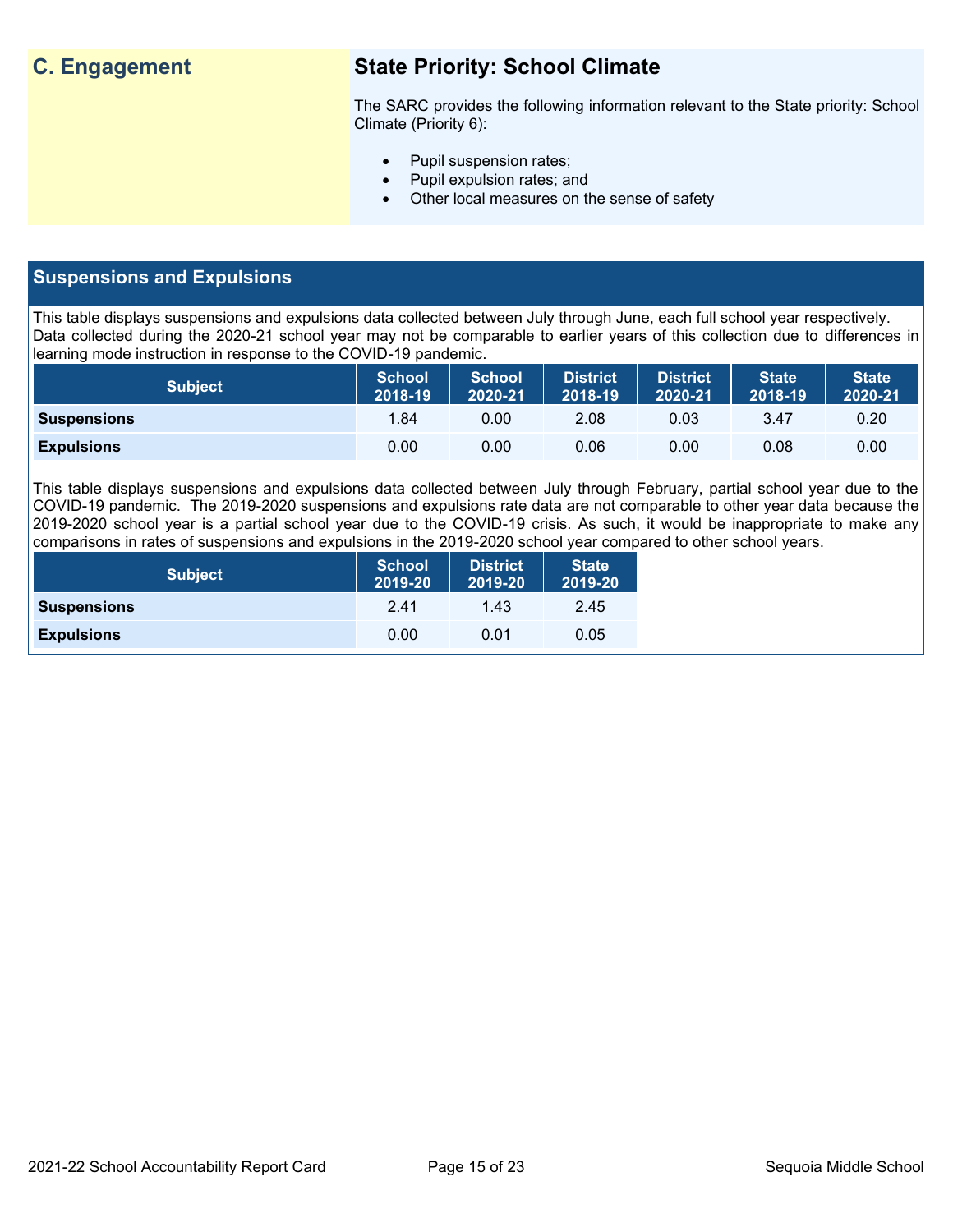## **2020-21 Suspensions and Expulsions by Student Group**

| <b>Student Group</b>                                 | <b>Suspensions Rate</b> | <b>Expulsions Rate</b> |
|------------------------------------------------------|-------------------------|------------------------|
| <b>All Students</b>                                  | 0.00                    | 0.00                   |
| <b>Female</b>                                        | 0.00                    | 0.00                   |
| <b>Male</b>                                          | 0.00                    | 0.00                   |
| American Indian or Alaska Native                     | 0.00                    | 0.00                   |
| Asian                                                | 0.00                    | 0.00                   |
| <b>Black or African American</b>                     | 0.00                    | 0.00                   |
| <b>Filipino</b>                                      | 0.00                    | 0.00                   |
| <b>Hispanic or Latino</b>                            | 0.00                    | 0.00                   |
| Native Hawaiian or Pacific Islander                  | 0.00                    | 0.00                   |
| <b>Two or More Races</b>                             | 0.00                    | 0.00                   |
| <b>White</b>                                         | 0.00                    | 0.00                   |
| <b>English Learners</b>                              | 0.00                    | 0.00                   |
| <b>Foster Youth</b>                                  | 0.00                    | 0.00                   |
| <b>Homeless</b>                                      | 0.00                    | 0.00                   |
| <b>Socioeconomically Disadvantaged</b>               | 0.00                    | 0.00                   |
| <b>Students Receiving Migrant Education Services</b> | 0.00                    | 0.00                   |
| <b>Students with Disabilities</b>                    | 0.00                    | 0.00                   |

## **2021-22 School Safety Plan**

Sequoia Middle School established its Comprehensive School Safety Plan in 1998. A law enforcement officer specializing in safety provided direction in the establishment of the School Safety Plan. The Sequoia Middle School Safety Plan is updated annually and the Sequoia School Site Council approved the plan on February 19,2021. Key elements of Sequoia School Safety Plan include the following: (a) routine and emergency disaster procedures; (b) suspension, and expulsion procedures; (c) teacher notification of pupils with a specific discipline history; (d) child abuse reporting procedures, (e) the district's sexual harassment policy; (f) school crime data; (g) the student dress code; (h) safe entrance and exit procedures; (i) the civil defense and disaster plan; and (j) discipline rules and procedures (k) School-wide Positive Behavior Intervention and Supports. Our overall goal is to maintain a safe and orderly school environment conducive to learning.

## **2018-19 Secondary Average Class Size and Class Size Distribution**

This table displays the 2018-19 average class size and class size distribution. The columns titled "Number of Classes" indicates how many classes fall into each size category (a range of total students per classroom). At the secondary school level, this information is reported by subject area rather than grade level.

| <b>Subject</b>               | <b>Average</b><br><b>Class</b><br><b>Size</b> | Number of Classes with  <br><b>1-22 Students</b> | 23-32 Students | Number of Classes with   Number of Classes with<br>33+ Students |
|------------------------------|-----------------------------------------------|--------------------------------------------------|----------------|-----------------------------------------------------------------|
| <b>English Language Arts</b> | 17                                            | 57                                               | 16             |                                                                 |
| <b>Mathematics</b>           | 21                                            | 18                                               | 17             |                                                                 |
| <b>Science</b>               | 26                                            | 6                                                | 20             |                                                                 |
| <b>Social Science</b>        | 26                                            | 6                                                | 15             | 6                                                               |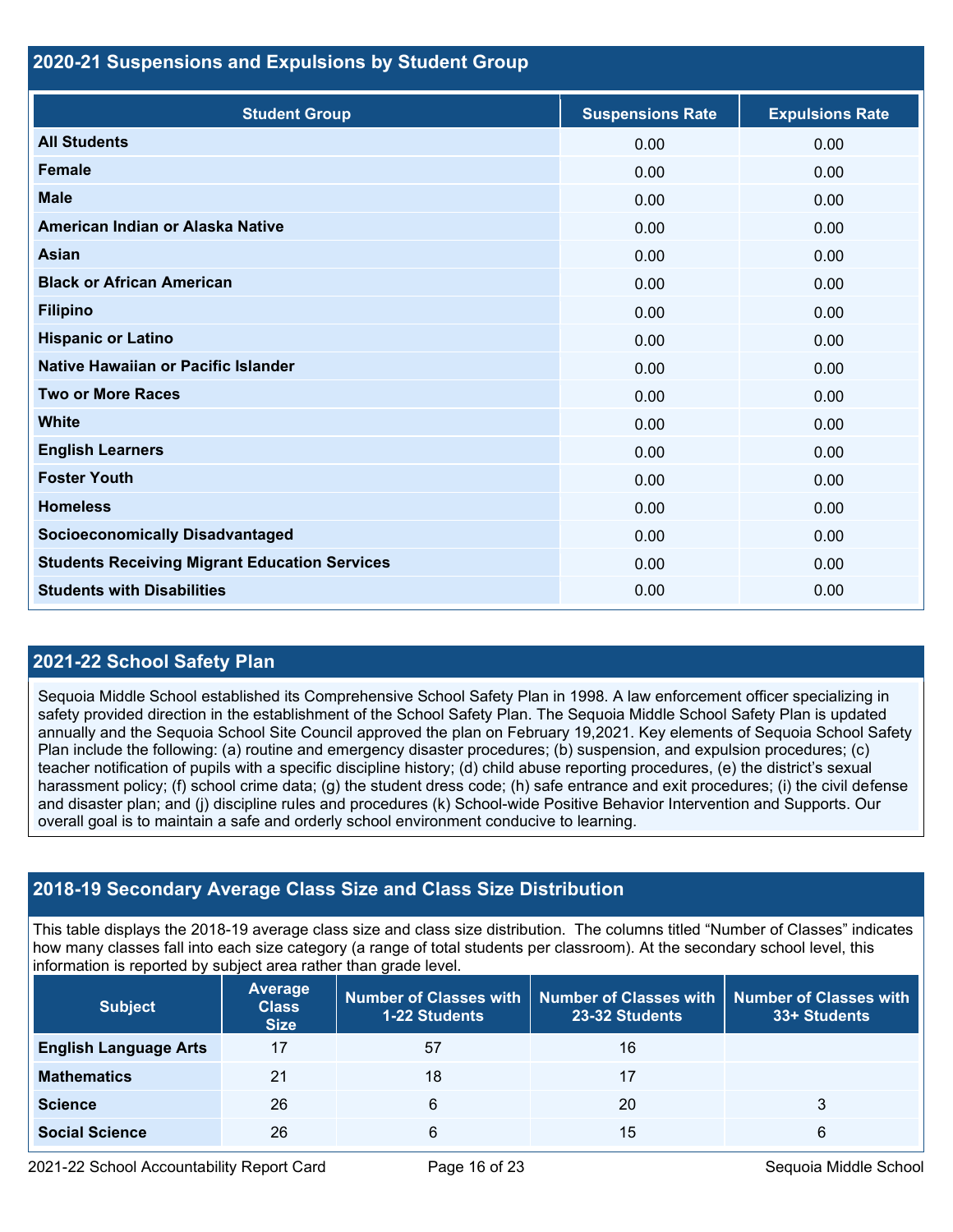## **2019-20 Secondary Average Class Size and Class Size Distribution**

This table displays the 2019-20 average class size and class size distribution. The columns titled "Number of Classes" indicates how many classes fall into each size category (a range of total students per classroom). At the secondary school level, this information is reported by subject area rather than grade level.

| <b>Subject</b>               | <b>Average</b><br><b>Class</b><br><b>Size</b> | Number of Classes with   Number of Classes with   Number of Classes with<br>23-32 Students<br><b>1-22 Students</b> |    | 33+ Students |  |
|------------------------------|-----------------------------------------------|--------------------------------------------------------------------------------------------------------------------|----|--------------|--|
| <b>English Language Arts</b> | 18                                            | 47                                                                                                                 | 21 |              |  |
| <b>Mathematics</b>           | 22                                            | 19                                                                                                                 | 12 |              |  |
| <b>Science</b>               | 25                                            |                                                                                                                    | 19 | 3            |  |
| <b>Social Science</b>        | 26                                            |                                                                                                                    | 20 |              |  |

### **2020-21 Secondary Average Class Size and Class Size Distribution**

This table displays the 2020-21 average class size and class size distribution. The columns titled "Number of Classes" indicates how many classes fall into each size category (a range of total students per classroom). At the secondary school level, this information is reported by subject area rather than grade level.

| <b>Subject</b>               | <b>Average</b><br><b>Class</b><br><b>Size</b> | 1-22 Students | Number of Classes with Number of Classes with<br>23-32 Students | <b>Number of Classes with</b><br>33+ Students |
|------------------------------|-----------------------------------------------|---------------|-----------------------------------------------------------------|-----------------------------------------------|
| <b>English Language Arts</b> | 19                                            | 51            | 18                                                              |                                               |
| <b>Mathematics</b>           | 21                                            | 19            | 17                                                              |                                               |
| <b>Science</b>               | 25                                            | 8             | 13                                                              | 10                                            |
| <b>Social Science</b>        | 26                                            | 6             | 12                                                              | 12                                            |

## **2020-21 Ratio of Pupils to Academic Counselor**

This table displays the ratio of pupils to Academic Counselor. One full time equivalent (FTE) equals one staff member working full time; one FTE could also represent two staff members who each work 50 percent of full time.

| <b>Title</b>                        | <b>Ratio</b> |
|-------------------------------------|--------------|
| <b>Pupils to Academic Counselor</b> |              |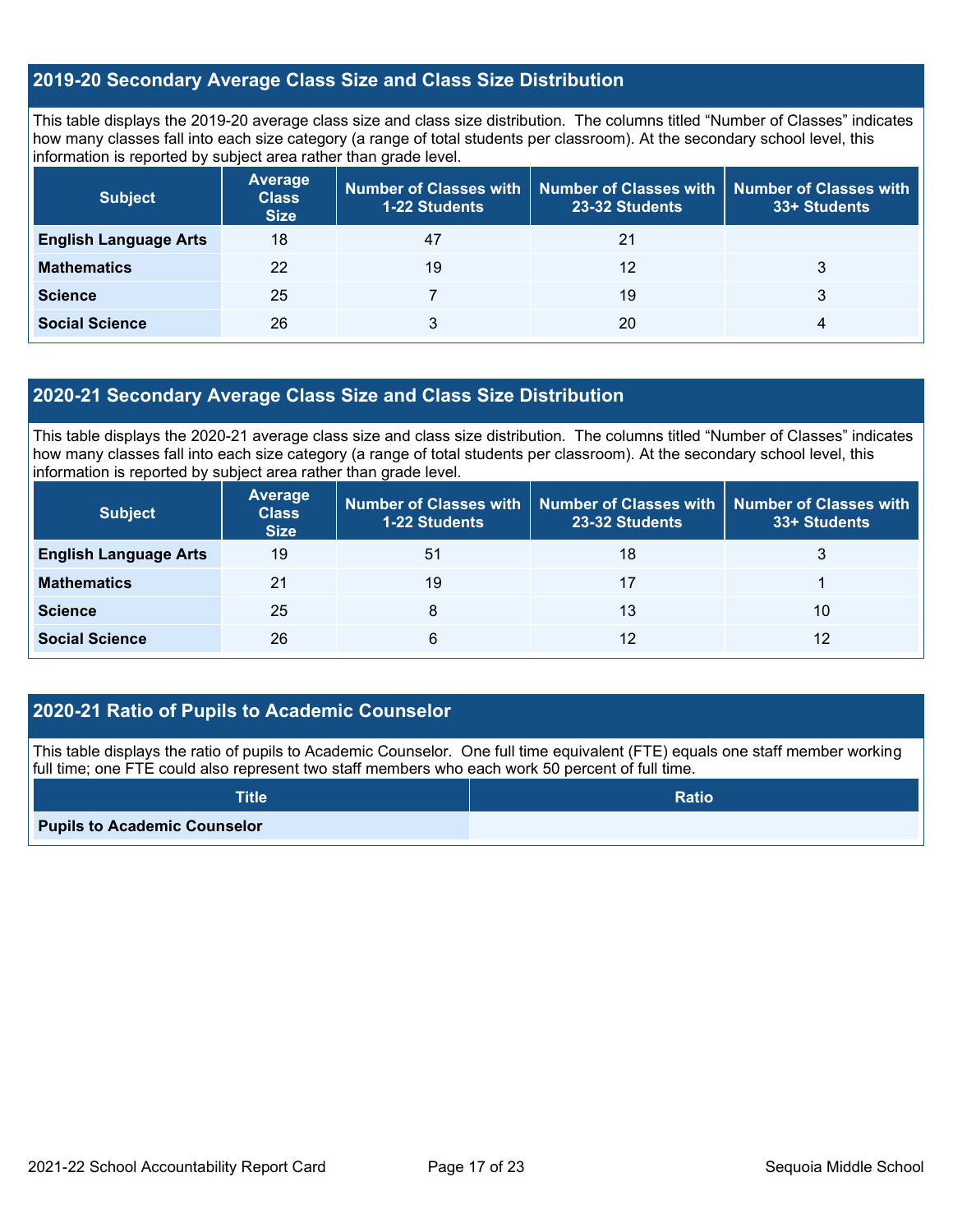## **2020-21 Student Support Services Staff**

This table displays the number of FTE support staff assigned to this school. One full time equivalent (FTE) equals one staff member working full time; one FTE could also represent two staff members who each work 50 percent of full time.

| <b>Title</b>                                                         | <b>Number of FTE Assigned to School</b> |
|----------------------------------------------------------------------|-----------------------------------------|
| <b>Counselor (Academic, Social/Behavioral or Career Development)</b> | 0                                       |
| Library Media Teacher (Librarian)                                    | $\mathbf{0}$                            |
| <b>Library Media Services Staff (Paraprofessional)</b>               | $\mathbf 0$                             |
| <b>Psychologist</b>                                                  | $\mathbf 0$                             |
| <b>Social Worker</b>                                                 | $\Omega$                                |
| <b>Speech/Language/Hearing Specialist</b>                            | $\Omega$                                |
| <b>Resource Specialist (non-teaching)</b>                            | $\mathbf{0}$                            |
| <b>Other</b>                                                         | 2.1                                     |

## **2019-20 Expenditures Per Pupil and School Site Teacher Salaries**

This table displays the 2019-20 expenditures per pupil and average teach salary for this school. Cells with N/A values do not require data.

| Level                                                | <b>Expenditures</b><br><b>Total</b><br><b>Per Pupil</b><br><b>Expenditures</b><br>(Restricted)<br><b>Per Pupil</b> |         | <b>Expenditures</b><br><b>Per Pupil</b><br>(Unrestricted) | Average<br><b>Teacher</b><br><b>Salary</b> |  |
|------------------------------------------------------|--------------------------------------------------------------------------------------------------------------------|---------|-----------------------------------------------------------|--------------------------------------------|--|
| <b>School Site</b>                                   | \$7,827                                                                                                            | \$1,366 | \$6,461                                                   | \$73,478                                   |  |
| <b>District</b>                                      | N/A                                                                                                                | N/A     | \$3,176                                                   | \$75,963                                   |  |
| <b>Percent Difference - School Site and District</b> | N/A                                                                                                                | N/A     | 68.2                                                      | $-3.3$                                     |  |
| <b>State</b>                                         |                                                                                                                    |         | \$8,444                                                   | \$85,863                                   |  |
| <b>Percent Difference - School Site and State</b>    | N/A                                                                                                                | N/A     | $-26.6$                                                   | $-15.5$                                    |  |

## **2020-21 Types of Services Funded**

TITLE I After School Program Migrant Ed. Special Ed. School Site Supplemental Funds NSLP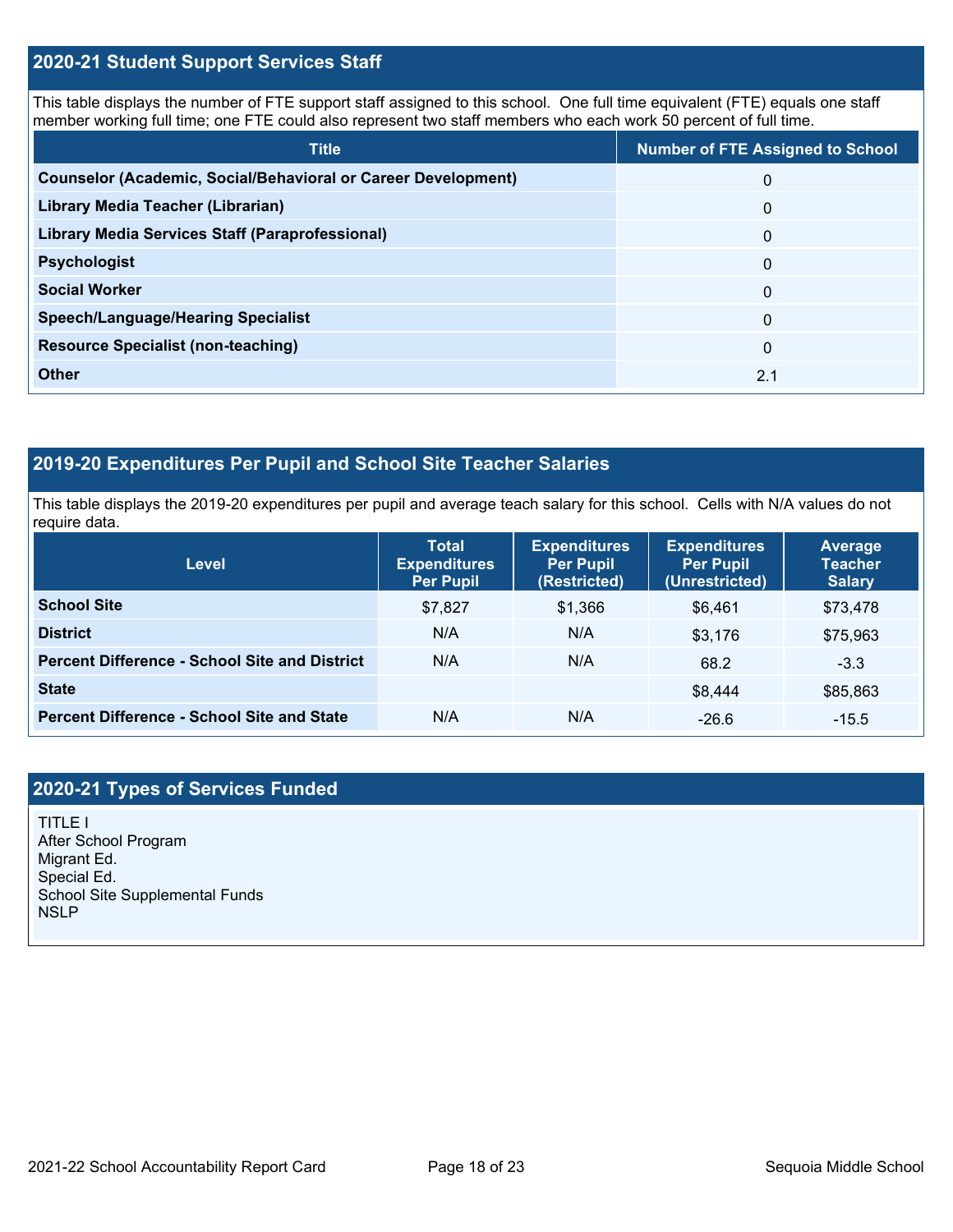## **2019-20 Teacher and Administrative Salaries**

This table displays the 2019-20 Teacher and Administrative salaries. For detailed information on salaries, see the CDE Certification Salaries & Benefits web page at [http://www.cde.ca.gov/ds/fd/cs/.](http://www.cde.ca.gov/ds/fd/cs/)

| Category                                             | <b>District</b><br><b>Amount</b> | <b>State Average</b><br>for Districts<br>in Same Category |
|------------------------------------------------------|----------------------------------|-----------------------------------------------------------|
| <b>Beginning Teacher Salary</b>                      | \$50,328                         | \$52,060                                                  |
| <b>Mid-Range Teacher Salary</b>                      | \$75,872                         | \$84,043                                                  |
| <b>Highest Teacher Salary</b>                        | \$100,272                        | \$107,043                                                 |
| <b>Average Principal Salary (Elementary)</b>         | \$144,130                        | \$133,582                                                 |
| <b>Average Principal Salary (Middle)</b>             | \$142,165                        | \$138,803                                                 |
| <b>Average Principal Salary (High)</b>               | \$0                              | \$133,845                                                 |
| <b>Superintendent Salary</b>                         | \$265,178                        | \$240,628                                                 |
| <b>Percent of Budget for Teacher Salaries</b>        | 30%                              | 35%                                                       |
| <b>Percent of Budget for Administrative Salaries</b> | 5%                               | 5%                                                        |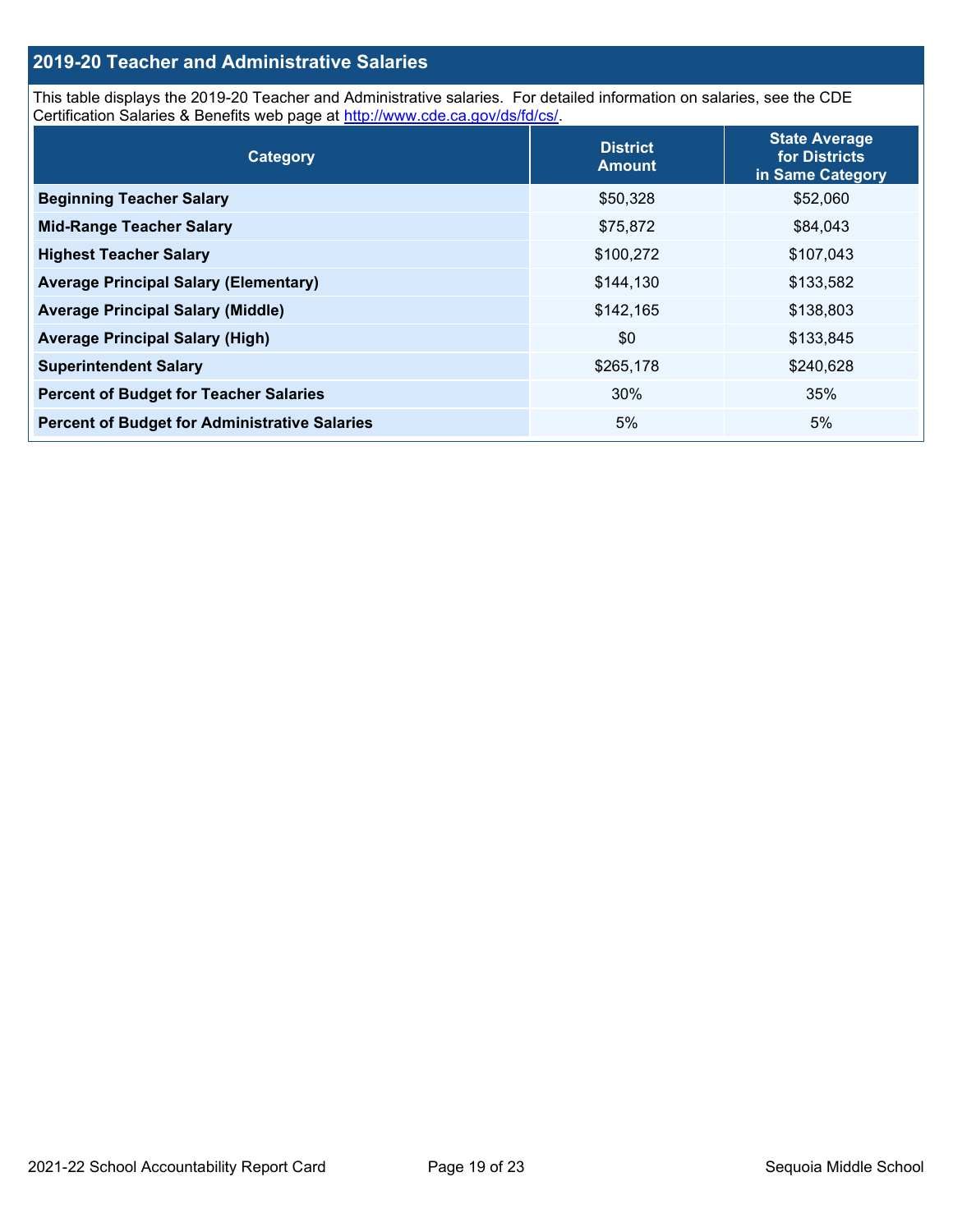#### **Professional Development**

Professional development is designed to provide continuous learning opportunities for administrators, teachers, and classified personnel. Training opportunities affirm the basic philosophy of education that learning is a lifelong process that contributes to the well-being of the students, teachers, administrators, and community. Professional Development is an essential component of effective instruction and student learning.

All training revolves around identified needs of students and adults for the purpose of the improvement of instruction and increasing content knowledge. Central to all training are student achievement data, district focus areas, the Common Core State Standards, the state adopted standards-based instructional materials, and strategies to effectively teach the academic content standards to all students.

During 2020-2021, school year district professional development focused on virtual instruction due to the pandemic. In preparation of the school year, teachers were offered three full days of professional development during the summer. Regularly scheduled office hours and focused professional development was provided on a monthly basis during the school year. Topics addressed navigating platforms being used during virtual learning, increasing student engagement and addressing the common core state standards through distance learning.

Additional support was provided by academic coaches and district specialists for reading/language arts, mathematics, science, writing and social emotional learning. The district provided time and resources for collaboration, planning, and professional development. Additionally, professional development on Multi-Tiered Systems of Support and Support to school and district teams.

Teachers new to the District received four days of professional development prior to the beginning of the school year focused on orientation to District and school site policies and services, Common Core State Standards, classroom management, curriculum and pacing, using technology and setting up the classroom. Teachers in their second year with the District received two days of professional development prior to the beginning of the school year provided by the school site and focused on improving best practices.

New teachers with California preliminary credentials received professional development through the Bakersfield City School District (BCSD) Teacher Induction Program (TIP). The focus of BCSD TIP is being mentored by an experienced teacher, growing in the California Standards for the Teaching Profession (CSTP) and meeting the California Induction standards. The culmination of TIP is the recommendation for the CA Clear Credential. Each TIP teacher was assigned a veteran teacher who served as a mentor. The mentors received on-going professional development in coaching/mentoring strategies, instructional strategies, and guiding cycles of inquiry. Professional development was provided through individual mentoring, monthly meetings, and after-school workshops.

Intern teachers received professional development at monthly meetings focusing on the initial teaching skills of the CSTP including classroom management, lesson planning, assessment, and establishing a climate that is conducive to student achievement. Each Intern was assigned a mentor that provided day-to-day support in these areas as well as advisement toward meeting credential requirements. Mentors received monthly professional development in meeting the needs of Intern teachers. Interns also received coursework and supervision from universities partnered with BCSD to provide the Intern Program.

Teachers on Short Term Staffing Permits (STSPs) were provided mentors and monthly trainings on beginning pedagogy and best teaching practices. Each teacher on a STSP designed a plan to meet requirements to move to a CA Intern or Preliminary Credential. Support was provided for required testing and BCSD staff worked closely with university partners to ensure teachers on permits were taking prerequisite requirements to move to credentials.

Teachers on Provisional Intern Permits (PIPs) were provided a weekly cohort meeting focused on beginning pedagogy. Two cohort meetings occurred weekly to allow teachers on a PIP to work around university course schedules. Support was provided for required testing and BCSD staff worked closely with university partners to ensure teachers on permits were taking prerequisite requirements to move to credentials.

This table displays the number of school days dedicated to staff development and continuous improvement.

| <b>Subject</b>                                                                  |  | $2019-20$ 2020-21 2021-22 |
|---------------------------------------------------------------------------------|--|---------------------------|
| Number of school days dedicated to Staff Development and Continuous Improvement |  |                           |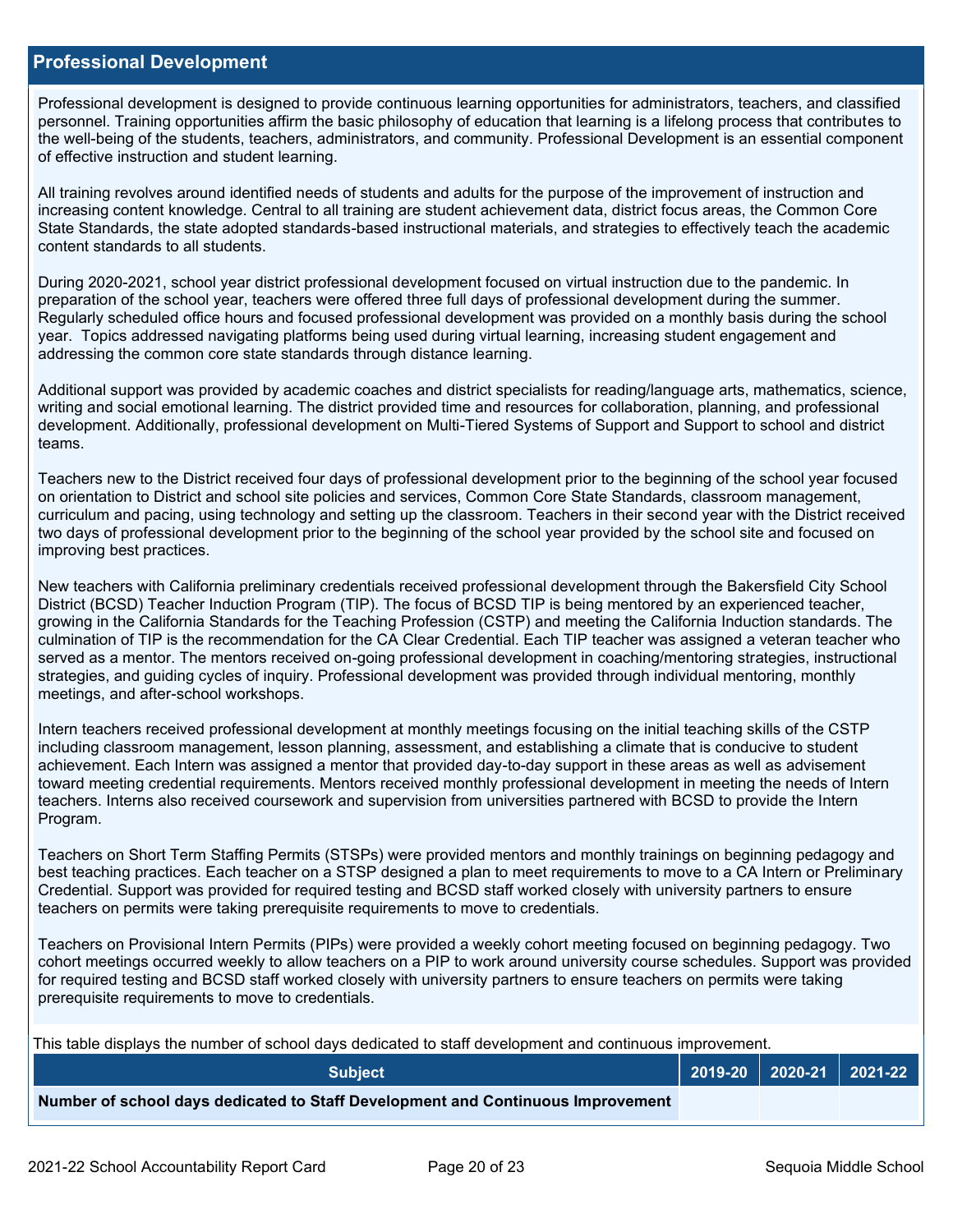# **Bakersfield City School District 2020-21 Local Accountability Report Card (LARC) Addendum**

## **Local Accountability Report Card (LARC) Addendum**

**2020-21 Local Accountability Report Card (LARC) Addendum Overview**



On July 14, 2021, the California State Board of Education (SBE) determined that the California Department of Education (CDE) will use the SARC as the mechanism to conduct a one-time data collection of the LEA-level aggregate test results of all school's local assessments administered during the 2020–2021 school year in order to meet the federal Every Students Succeeds Act (ESSA) reporting requirement for the Local Educational Agency Accountability Report Cards (LARCs).

Each local educational agency (LEA) is responsible for preparing and posting their annual LARC in accordance with the federal ESSA. As a courtesy, the CDE prepares and posts the LARCs on behalf of all LEAs.

Only for the 2020–2021 school year and the 2020–2021 LARCs, LEAs are required to report their aggregate local assessments test results at the LEA-level to the CDE by populating the tables below via the SARC. These data will be used to meet the LEAs' federal requirement for their LARCs. Note that it is the responsibility of the school and LEA to ensure that all student privacy and suppression rules are in place when reporting data in Tables 3 and 4 in the Addendum, as applicable.

The tables below are not part of the SBE approved 2020–2021 SARC template but rather are the mechanism by which these required data will be collected from LEAs.

For purposes of the LARC and the following tables, an LEA is defined as a school district, a county office of education, or a direct funded charter school.

| <b>2021-22 District Contact Information</b> |                                         |  |  |  |
|---------------------------------------------|-----------------------------------------|--|--|--|
| <b>District Name</b>                        | <b>Bakersfield City School District</b> |  |  |  |
| <b>Phone Number</b>                         | 661-631-4600                            |  |  |  |
| Superintendent                              | Mark Luque                              |  |  |  |
| <b>Email Address</b>                        | supt@bcsd.com                           |  |  |  |
| <b>District Website Address</b>             | www.bcsd.com                            |  |  |  |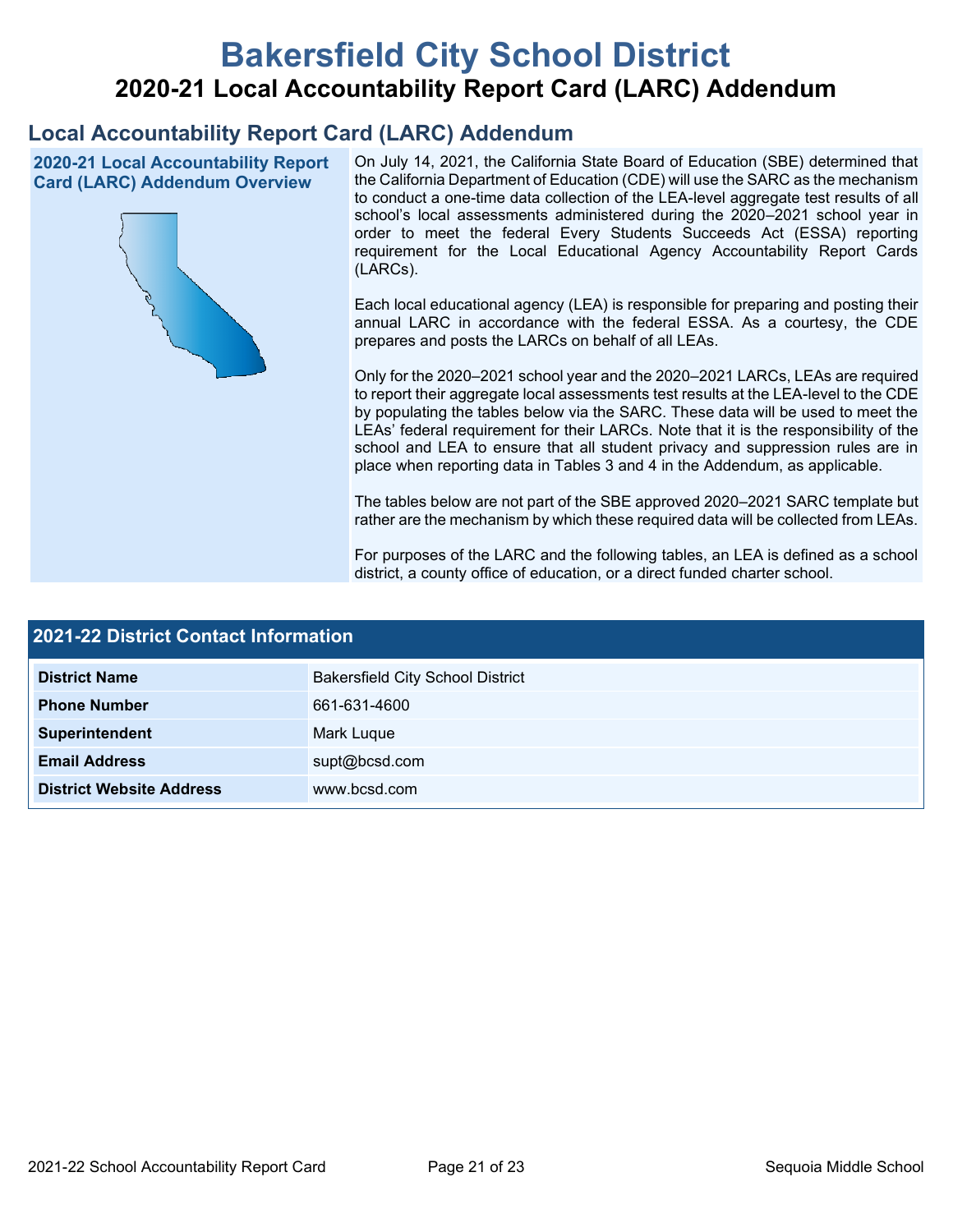## **2020-21 CAASPP Test Results in ELA by Student Group**

This table displays CAASPP test results in ELA by student group for students grades three through eight and grade eleven taking and completing a state-administered assessment. The CDE will populate this table for schools in cases where the school administered the CAASPP assessment. In cases where the school administered a local assessment instead of CAASPP, the CDE will populate this table with "NT" values, meaning this school did not test students using the CAASPP. See the local assessment(s) table for more information.

| <b>CAASPP</b><br><b>Student Groups</b>               | <b>CAASPP</b><br><b>Total</b><br><b>Enrollment</b> | <b>CAASPP</b><br><b>Number</b><br><b>Tested</b> | <b>CAASPP</b><br><b>Percent</b><br><b>Tested</b> | <b>CAASPP</b><br><b>Percent</b><br><b>Not Tested</b> | <b>CAASPP</b><br><b>Percent</b><br>Met or<br><b>Exceeded</b> |
|------------------------------------------------------|----------------------------------------------------|-------------------------------------------------|--------------------------------------------------|------------------------------------------------------|--------------------------------------------------------------|
| <b>All Students</b>                                  | 19655                                              | <b>NT</b>                                       | <b>NT</b>                                        | <b>NT</b>                                            | <b>NT</b>                                                    |
| <b>Female</b>                                        | 9598                                               | <b>NT</b>                                       | <b>NT</b>                                        | <b>NT</b>                                            | <b>NT</b>                                                    |
| <b>Male</b>                                          | 10055                                              | <b>NT</b>                                       | <b>NT</b>                                        | <b>NT</b>                                            | <b>NT</b>                                                    |
| American Indian or Alaska Native                     | 102                                                | <b>NT</b>                                       | <b>NT</b>                                        | <b>NT</b>                                            | <b>NT</b>                                                    |
| <b>Asian</b>                                         | 153                                                | <b>NT</b>                                       | <b>NT</b>                                        | <b>NT</b>                                            | <b>NT</b>                                                    |
| <b>Black or African American</b>                     | 1554                                               | <b>NT</b>                                       | <b>NT</b>                                        | <b>NT</b>                                            | <b>NT</b>                                                    |
| <b>Filipino</b>                                      | 67                                                 | <b>NT</b>                                       | <b>NT</b>                                        | <b>NT</b>                                            | <b>NT</b>                                                    |
| <b>Hispanic or Latino</b>                            | 15770                                              | <b>NT</b>                                       | <b>NT</b>                                        | <b>NT</b>                                            | <b>NT</b>                                                    |
| Native Hawaiian or Pacific Islander                  | 20                                                 | <b>NT</b>                                       | <b>NT</b>                                        | <b>NT</b>                                            | <b>NT</b>                                                    |
| <b>Two or More Races</b>                             | 324                                                | <b>NT</b>                                       | <b>NT</b>                                        | <b>NT</b>                                            | <b>NT</b>                                                    |
| <b>White</b>                                         | 1665                                               | <b>NT</b>                                       | <b>NT</b>                                        | <b>NT</b>                                            | <b>NT</b>                                                    |
| <b>English Learners</b>                              | 4700                                               | <b>NT</b>                                       | <b>NT</b>                                        | <b>NT</b>                                            | <b>NT</b>                                                    |
| <b>Foster Youth</b>                                  | 173                                                | <b>NT</b>                                       | <b>NT</b>                                        | <b>NT</b>                                            | <b>NT</b>                                                    |
| <b>Homeless</b>                                      | 1436                                               | <b>NT</b>                                       | <b>NT</b>                                        | <b>NT</b>                                            | <b>NT</b>                                                    |
| <b>Military</b>                                      | 14                                                 | <b>NT</b>                                       | <b>NT</b>                                        | <b>NT</b>                                            | <b>NT</b>                                                    |
| <b>Socioeconomically Disadvantaged</b>               | 18281                                              | <b>NT</b>                                       | <b>NT</b>                                        | <b>NT</b>                                            | <b>NT</b>                                                    |
| <b>Students Receiving Migrant Education Services</b> | 630                                                | <b>NT</b>                                       | <b>NT</b>                                        | <b>NT</b>                                            | NT                                                           |
| <b>Students with Disabilities</b>                    | 2350                                               | <b>NT</b>                                       | <b>NT</b>                                        | <b>NT</b>                                            | <b>NT</b>                                                    |